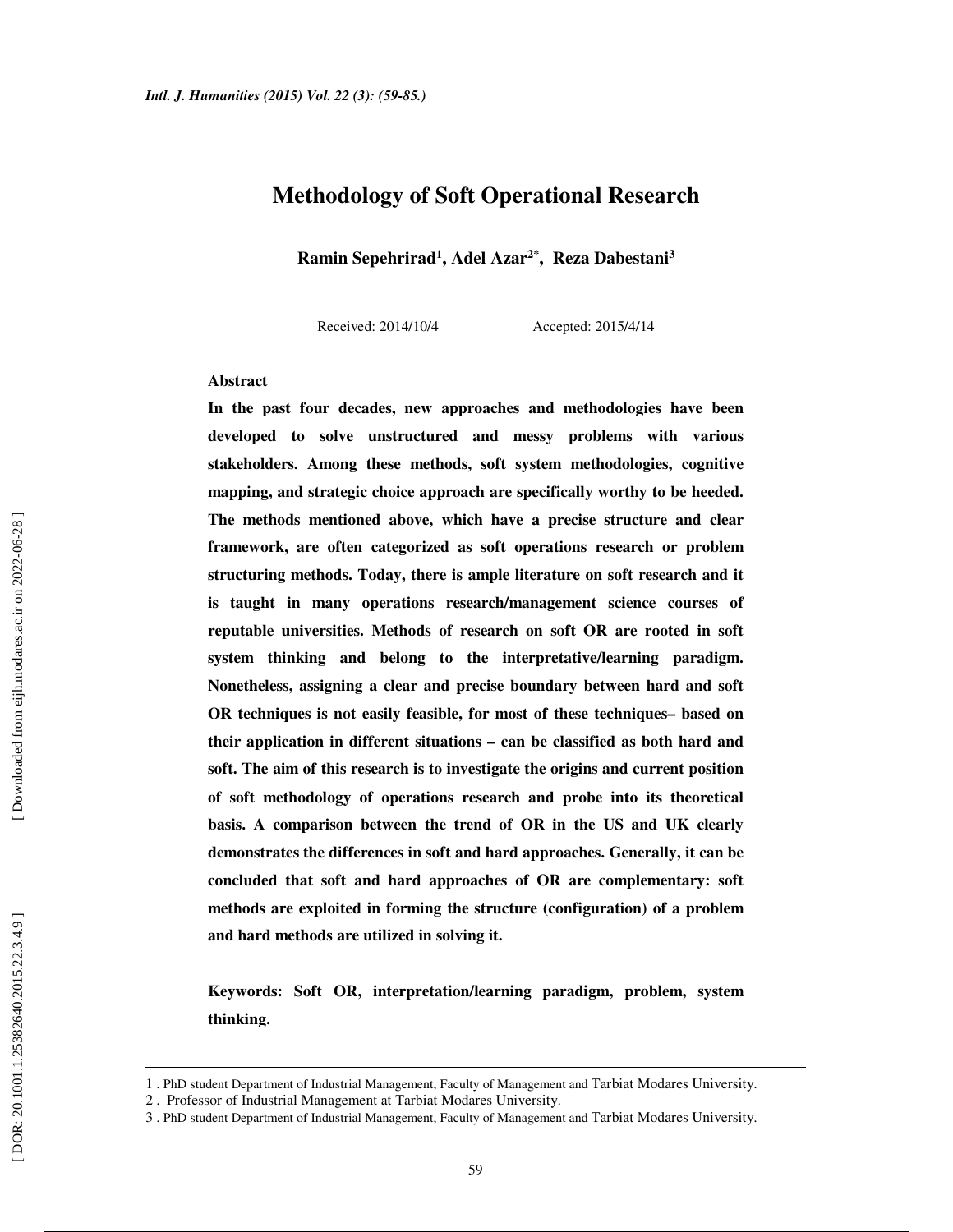#### **1. Introduction**

Operations research (OR) was first developed as an interdisciplinary field in the 1940s. Although this field was based on the methodology of natural science, its aim was to solve problems by applying appropriate and available methods and data. As the mathematical techniques were developed, OR increasingly dominated the field. However, during the 1960s and 1970s, the weakness of pure mathematical methods of operations research became apparent. Churchman in 1967 drew the attention of scientific society to the ill-structured and confusing social problems with multiple decision makers. Ackoff [1] stated that the main soft OR methods, namely Soft Systems Methodology (SSM), Strategic Options Development and Analysis (SODA) and Strategic Choice Analysis (SCA) were

established in order to respond to the real world.

Nowadays, it seems that 30 years after the birth of soft OR, the approach has reached its maturity in different aspects. These methods have been academically welldeveloped, and well-utilized in various situations. Moreover, there is appropriate literature in this subject. Yet, from another point of view, this development is just exclusively limited to United Kingdom and other United Kingdom oriented countries namely Australia, New Zealand and Canada and there has been limited research in the context of soft OR in other European countries and the United States [2].

In this paper, first, different kinds of problems in OR are introduced and the role of soft and hard methods of management science in problem solving is described, which is followed by an analysis of system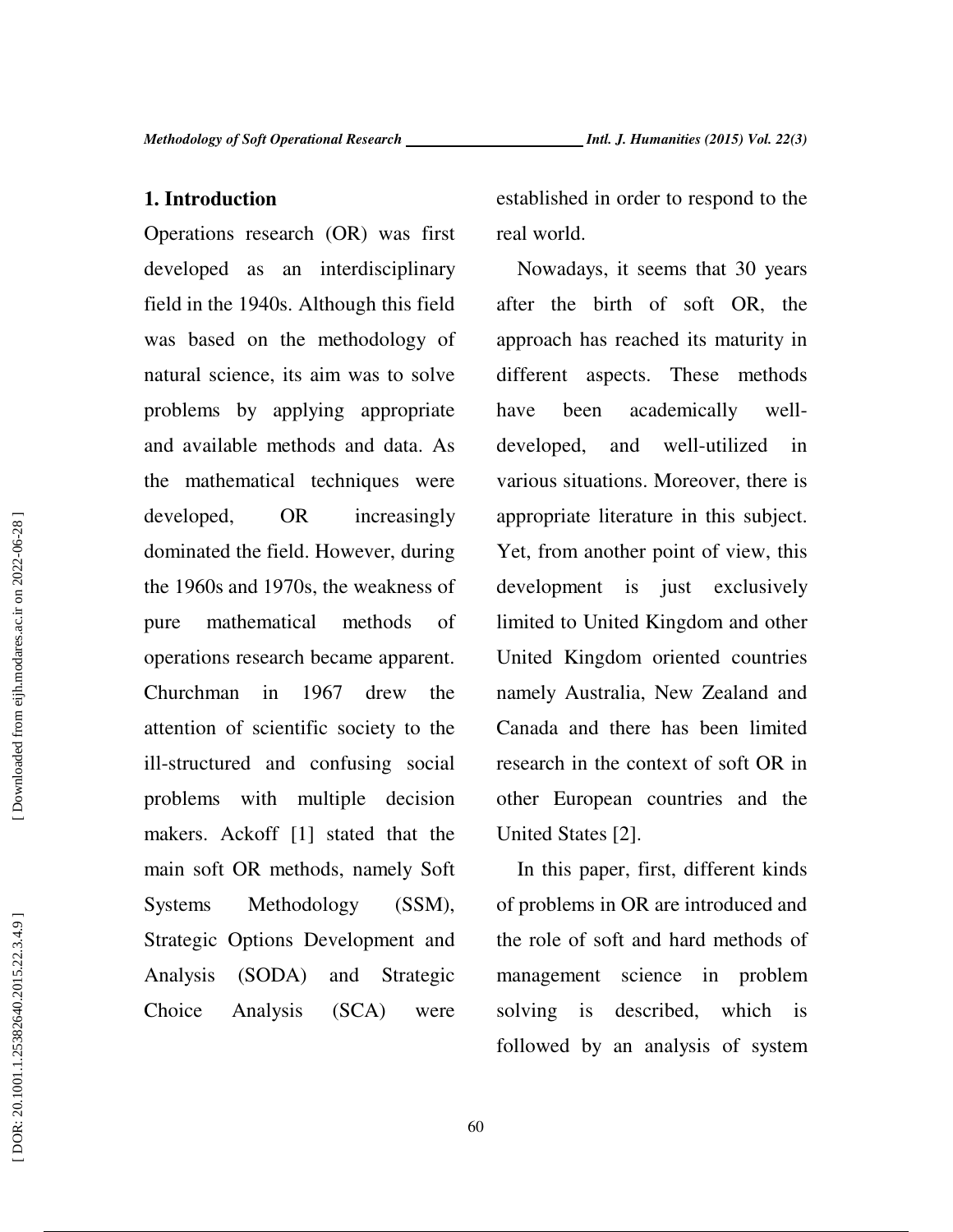thinking and the origin of hard and soft approaches of management science. Then, the nature of soft OR methods and their overlap with soft methods are discussed and some popular methods in the area of soft techniques in management science are well introduced. In addition, the position of soft and hard techniques in management science paradigms is pinpointed. Finally, by analyzing the differences between management science in the US and UK, it is attempted to differentiate between hard and soft approaches.

### **2. Problems in operations research/ management science**

The term "Problem" in management science is often used in five different concepts [3]:

### **2-1. Raw problems (Messes)**

A problem can be completely unstructured, disordered and nonclassifiable. This kind of problems,

which state the overall objectives and emotions, cannot be organized and classified. In addition, these problems have no specific and clear objectives and encompass quite a large number of stakeholders.

### **2-2. Verbally structured problems**

It may be possible to describe problems by considering and analyzing raw problems, which are verbally structured and are based on the quantitative data and practical experiences. This level of problems is named expertise level. Moreover, they often require various specialties in different fields.

## **2-3. Mathematical models prototypes**

In contrast with natural problems (problems in level 1 and 2), there are some ideal standards in OR named mathematical model patterns. These models, as well as linear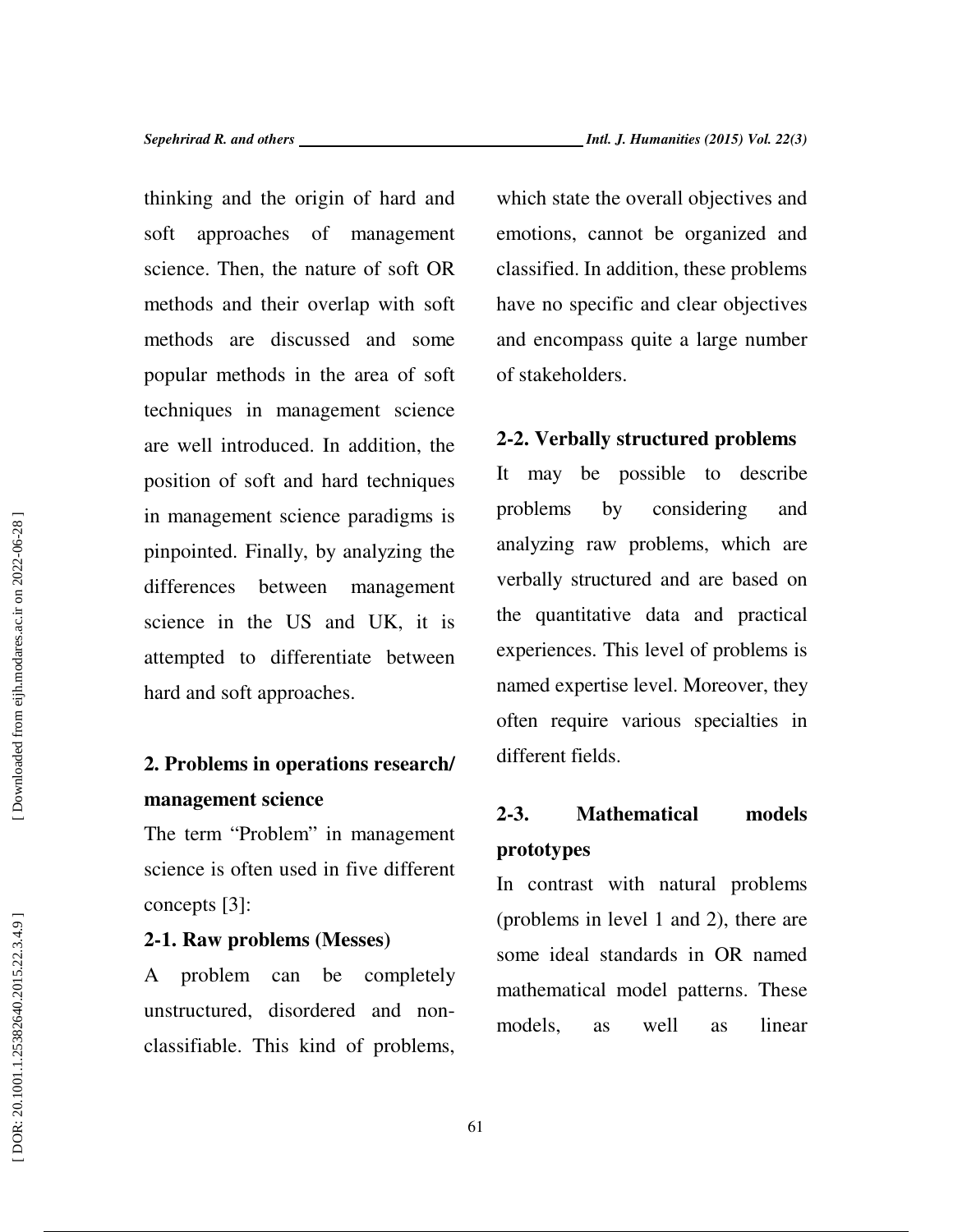programming, can be stated by mathematical terms:

Max ex subject to

 $Ax \leq b$  $x \geq 0$ 

Or can be presented by verbal standards such as Knapsack, Travelling Salesman Problems, etc. OR/MS can propose standard algorithms for most of the models. Many problems in the literature of OR are classified in this category (Muller-Merbach, 2010).

### **2-4. Real world models**

Fourth level, which is in fact a combination of previous levels, is a model with real data. This model is suitable for real-life calculation. Therefore, it may be required to use different sets of data with large number of iterations.

### **2-5. Training problems**

Small-sized numerical examples of mathematical models (third level) are appropriate for training aims.

There are close inter-relationships between the five presented levels. General patterns of level 3 are different from the ones in level 4 and 5. Training books about OR emphasize on level 3 (patterns) and level 5 (examples). Yet, operations research/practical management tends to move from level 1 to level 4 through levels 2 and 3.

Scholars have different opinions about whether or not the power of problem solving techniques is just restricted to a special set of problems. In the context of system science, related ideas can be classified into two following categories:

I. The system science can almost solve all the problems through system thinking (soft system thinking).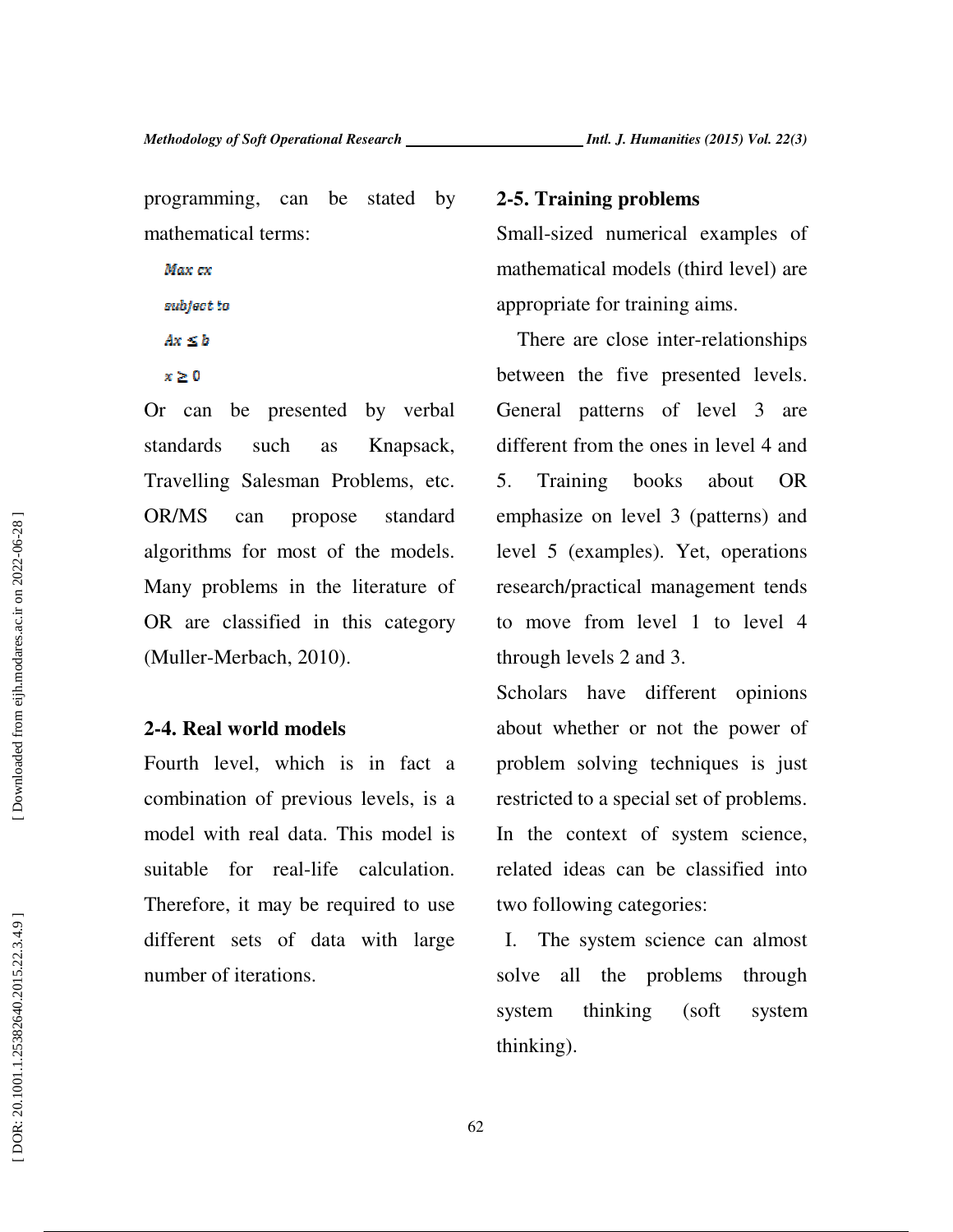II. The system science has limited tools. Thus, it can just respond to a limited range of problems. In another words, OR can just be considered as a mathematical tool (hard system thinking).

### **3. System thinking**

System can be defined as a set of resources which are designated in order to achieve the desired objectives. Generally, system thinking encompasses the environment of system by considering its dynamics, and nonlinear and stochastic processes.

System thinking, through emphasizing on correct problem identification in initial stages and utilizing some special techniques, provides an independent structure and identity. In other words, it is a kind of supplement for hard system thinking. In fact, the value of soft system thinking refers to its

capability in recognizing problem situation in a structured manner [4]. System types can be classified



according to Figure 1.

**Figure 1** must be inserted here.

**Figure 1**- Systems types in threedimensional space (Adapted from [5]).

According to classical (hard) approach, system is just a subset of the world, which requires engineering and optimization. But, in soft system thinking, system involves the process of interacting with the world. In another word, soft methodology was established in order to improve the ill-structured social systems.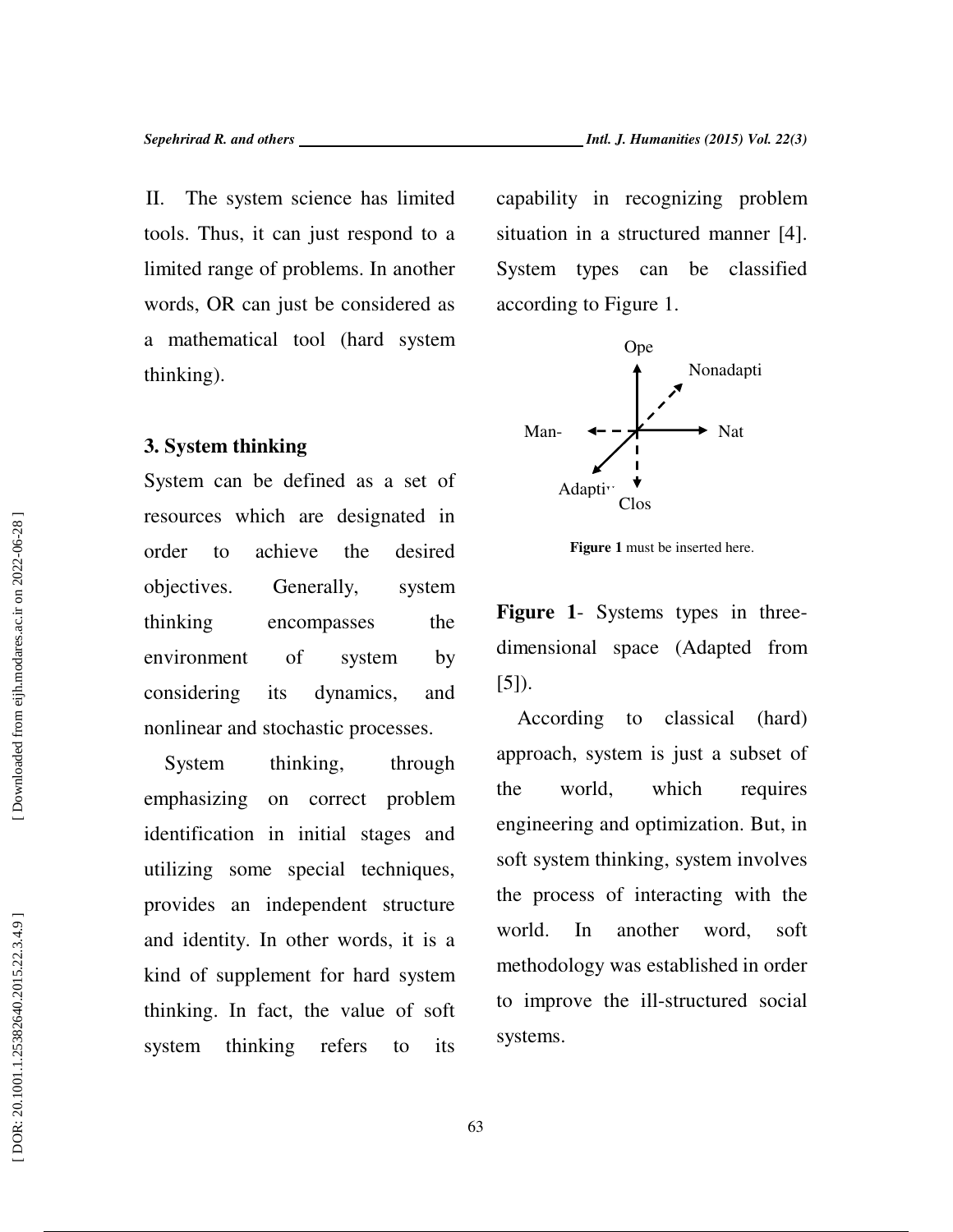Considering the dominant state of soft system thinking and neoclassical operations research, both complementary approaches of soft and hard systems is required in order to solve a problem in the right manner. Complementary role of hard and soft approaches toward system thinking, in which there are different type of insights, is describable in initial and final steps of problem solving. In primary steps, a general thinking is necessary to recognize and understand the nature of the problem and its dynamic

environment. Therefore, SST and broad perspective about problem are necessary for analysts. Yet, precise and technical insight plays the key role in the final steps, which are more operational. This is the reason why analysts tend to apply hard system thinking. However, there may be different classifications and other approaches which can be useful in the ending steps alongside the hard approach. The presented concepts are illustrated in Figure 2.



**Figure 2** must be inserted here. Figure 2. The complementary role of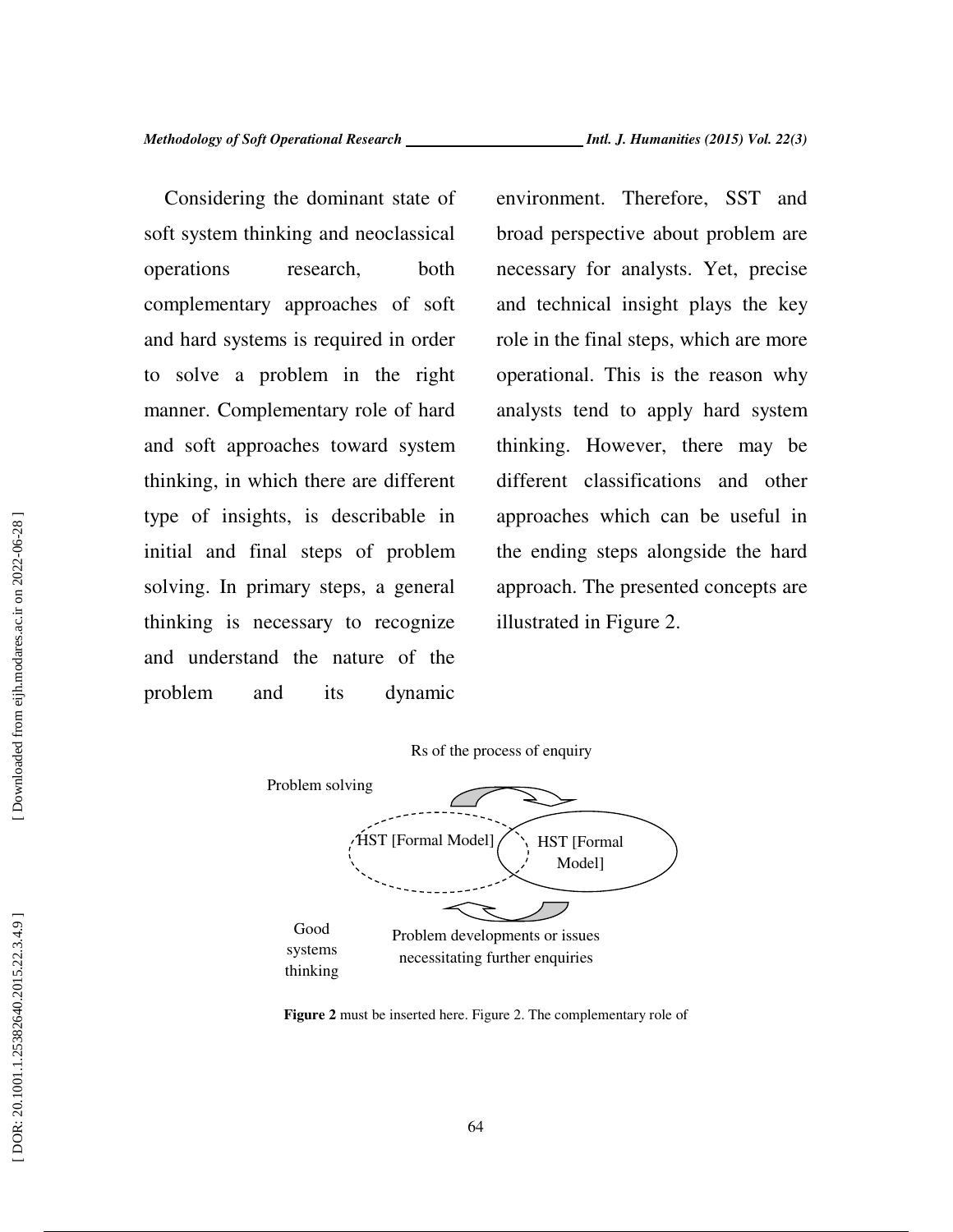system thinking in problem solving (Adapted from [5])

#### **4. The nature of soft OR**

Messy problems and soft methods: Mingers [2] summarized the common characteristics of messy problems – the ones that cannot be solved by traditional instruments for OR (hard approach) [6] - into the following categories:

• The specific objectives of problems cannot be well defined. A good example is the integration project and special service improvement for children in two healthcare organizations in UK, where some complexities and messiness existed. There was no accurate definition for special services. Also, there was not any agreement on available services in the subject of project; requirements were ambiguous in a wide range of subjects. Since a number of

organizations are involved in children welfare issue, no agreement had been reached on the future of children services as well as the way project should be handled. Moreover, there were a lot of political aspects at both local and national levels. In this condition, even non-optimizing methods such as critical path analysis, simulation and decision analysis cannot be applied [7].

- These problems involve several stakeholders and parties that can be within organizations or external cooperating bodies. These issues lead to the development of different perspectives toward the problem situation.
- There are several uncertainties and lack of reliable data.
- "Success" requires a proper degree of agreement among the parties involved in particular programs. However, the agreement about the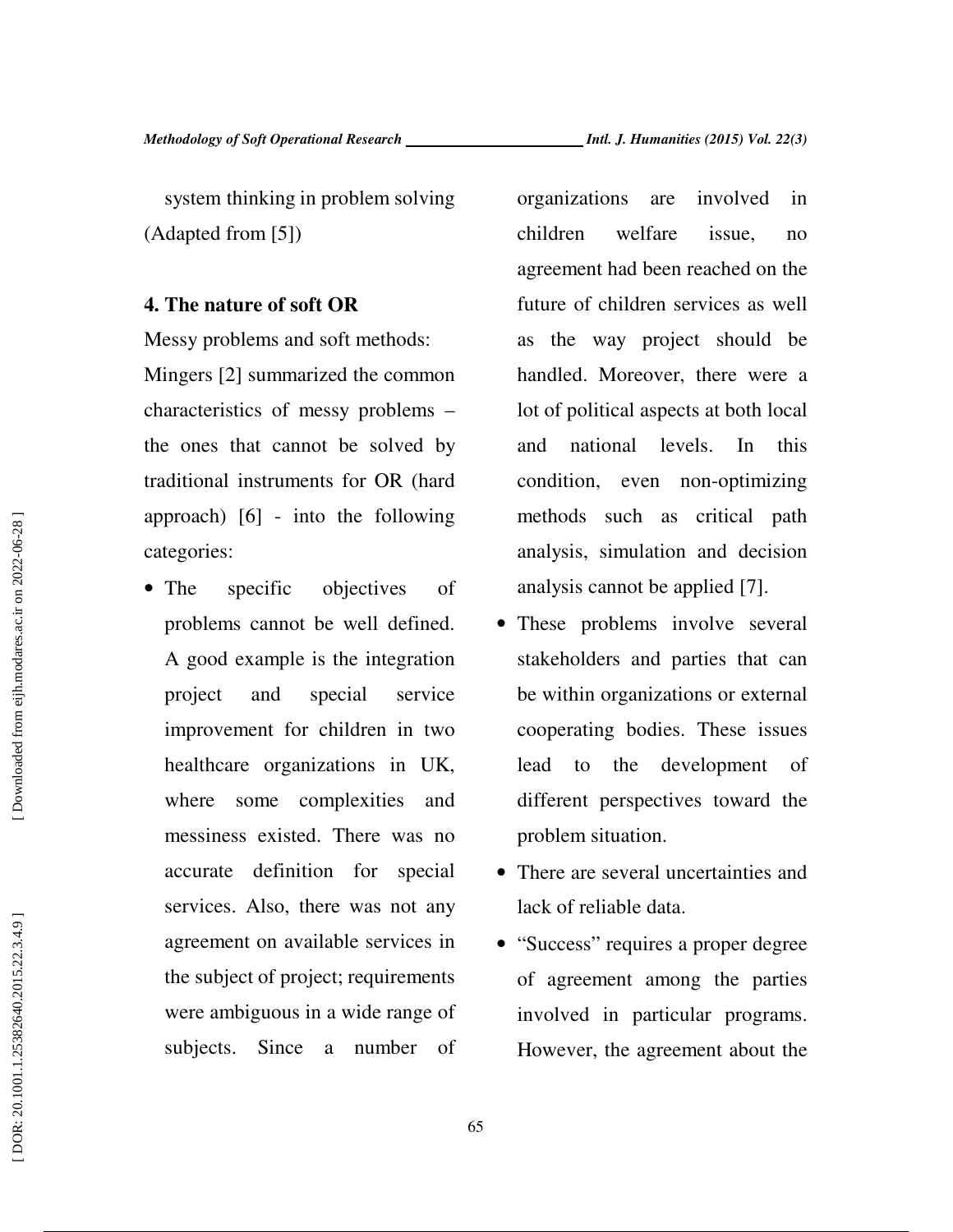nature of the problem may ultimately lead to the application of traditional operations research methods. In this situation, processes are often based on learning and negotiation rather than technical solution of the problem.

- These kinds of complicated problems have been recognized for a long time. Ackoff [1] called them messes as opposed to the problems. Other expressions, used for these kinds of problems are: wicked versus tame problems [8], swamp against high ground, practical as opposed to technical problems [9], and soft versus hard [10]. Soft problems are usually noticeable and affective. From another point of view, strategic term versus short term and narrowly-focused can be applied for soft problems.
- Considering the described situation of complex problems, characteristics of soft OR methods, which may aim to analyze the problems, can be stated as bellow [2]:
- Although soft methods are not mathematical, they are well structured and accurate. They are based on qualitative modeling procedures and sometimes may include numerical information, but not at the level of complicated equations.
- These methods provide a wide range of perspectives and encompass multiple and contradictory objectives without removing and converting them into financial measures.
- These methods encourage the cooperation of stakeholders in the process of modeling. Therefore, models should be clear for participants.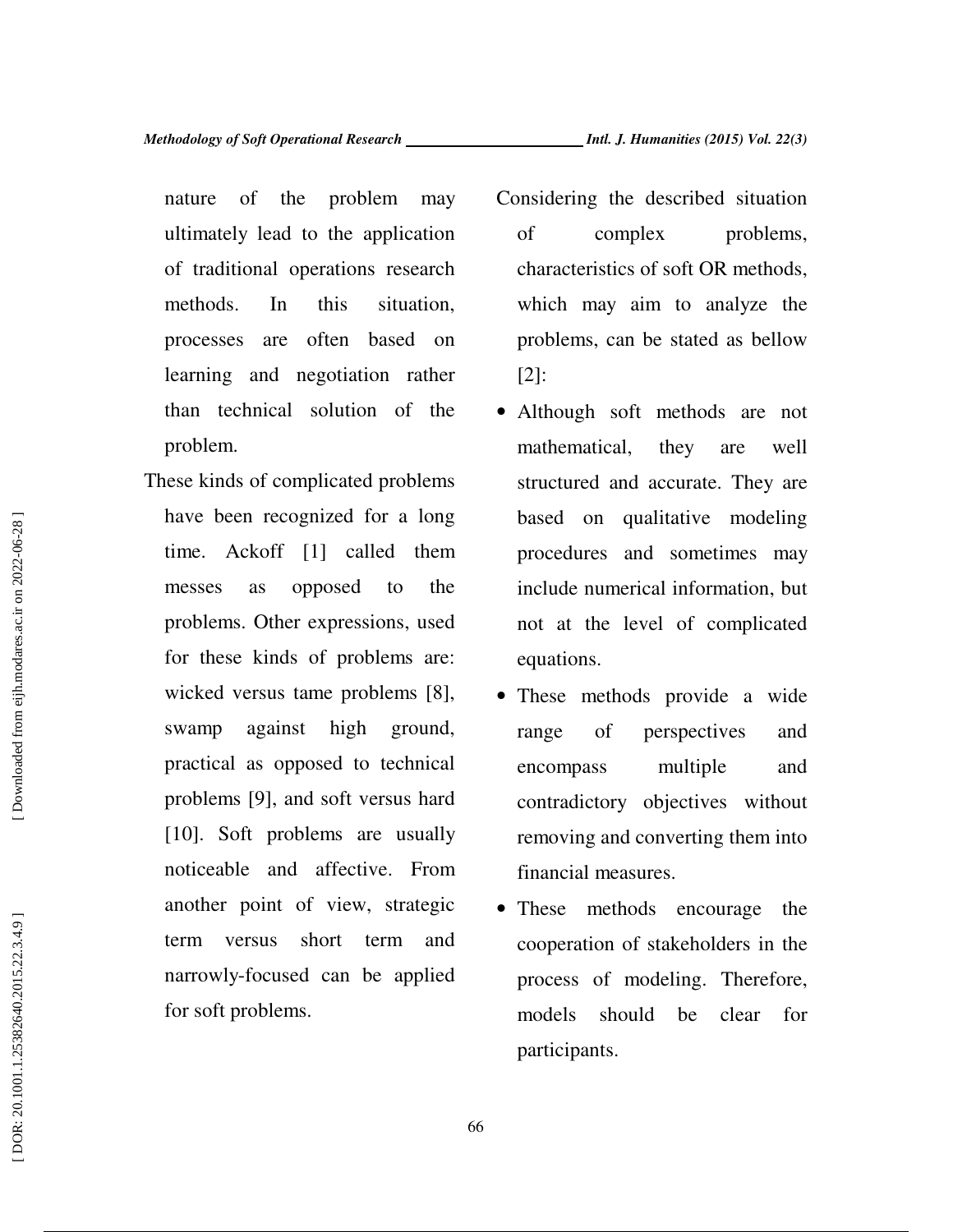- Due to the lack of reliable quantitative data, uncertainty may happen.
- The primary goal of these methods is exploration, learning and providing commitment among stakeholders rather than optimization, which is the goal of hard methods.

Due to the differences in experts' point of view and the nature of these methods, it is not possible to draw a clear borderline between hard and soft methods.

## **5. Impossibility of differentiating hard and soft techniques in OR**

The main aim of all operations research methods is to help decision makers in complex situations where there are a great number of alternatives and a wide range of contradictory criteria and objectives. These methods can be generally called decision analysis (DA). In these methods, there is a degree of conflict between different perspectives. In order to recognize the differences, two multiple decision making approaches are analyzed.

The first approach is analytic hierarchy process (AHP). Forman and Gass [11] stated that AHP is a simple analysis tool as it has three following functions:

- Structuring complexity through modeling in a hierarchical form, in which goals are in the top and alternatives are in the bottom level,
- Measuring preferences through pair-comparison between alternatives and transforming the preferences of one or more decision makers into quantitative weights,
- Combining the above issues and prioritizing alternatives.

Obviously, AHP is a general approach which has been utilized in complicated situations. It integrates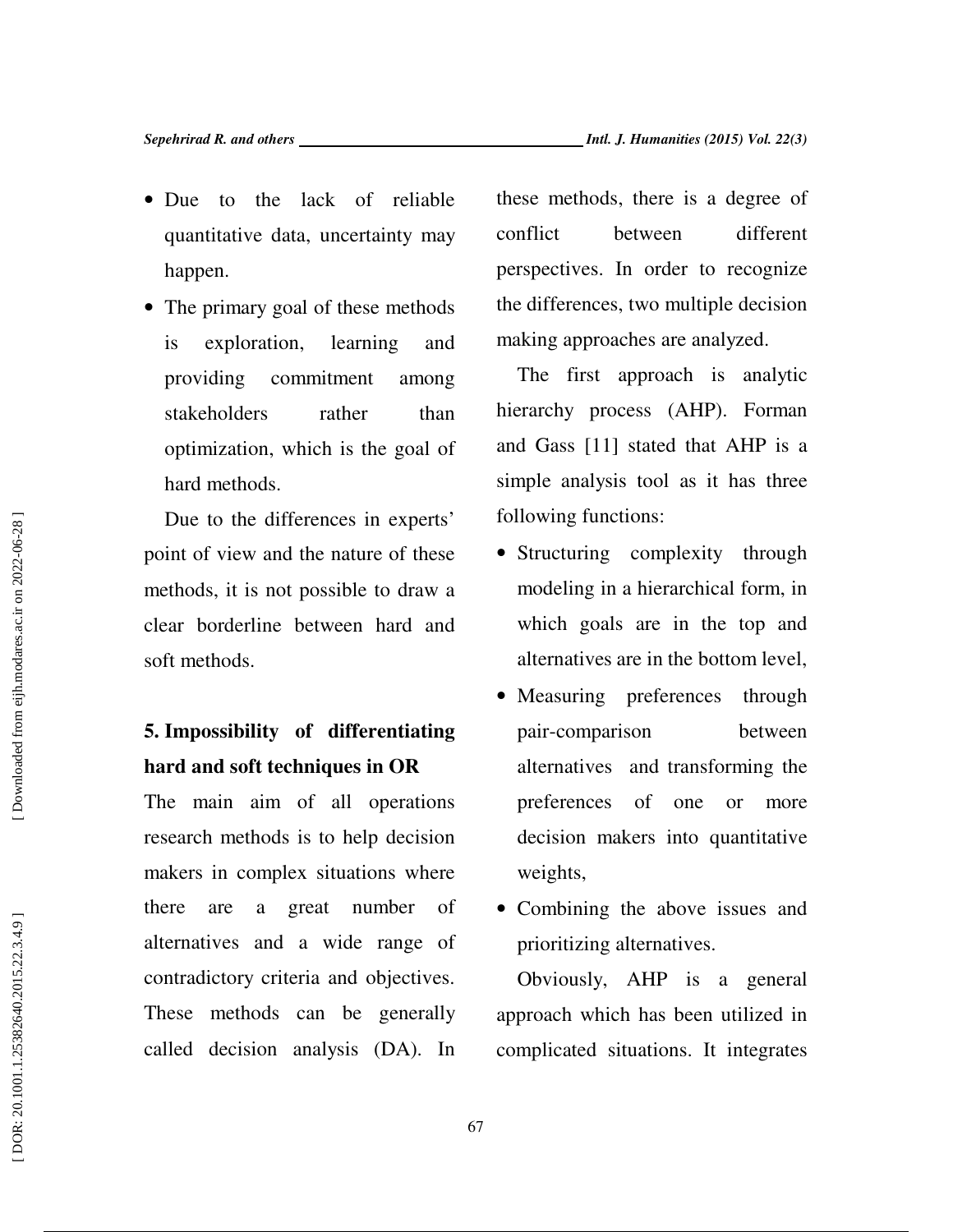the ideas of decision maker groups [12]. Although AHP is useful in unstructured situations, it cannot be properly assigned to soft category. Some American scholars state that AHP is a hard technique, since the goals and criteria can be well defined.

The second perspective, which was initiated by Phillips [13] in 1993, is named decision conferencing. In this approach, some workshops are held by participation of the main decision makers. In these workshops, a facilitator manages the group instead of directing the problem content. The focus of this approach is to understand the alternatives and their results rather than to propose a model which determine the correct answer [14]. Mingers [2] states that this approach is compatible with soft OR methods, because it facilitates the process of group decision making with quantitative modeling.

ELECTRE [15] and PROMETHE [16] are two methods which were developed on the basis of this perspective. Both proposed methods are in the category of ranking methods. There are different versions of ELECTRE, each of which is used for a special type of problems: Selecting the best alternative and ranking or clustering alternatives.

Considering these techniques as a part of soft OR largely depends on how they are applied to problems. The methods will be in the soft category if they are used as a facilitator for interactions with decision makers and focus on the decision process rather than decision making [2].

## **6. A paradigm oriented approach toward the development of management science**

In this section, operations research paradigms are briefly described. The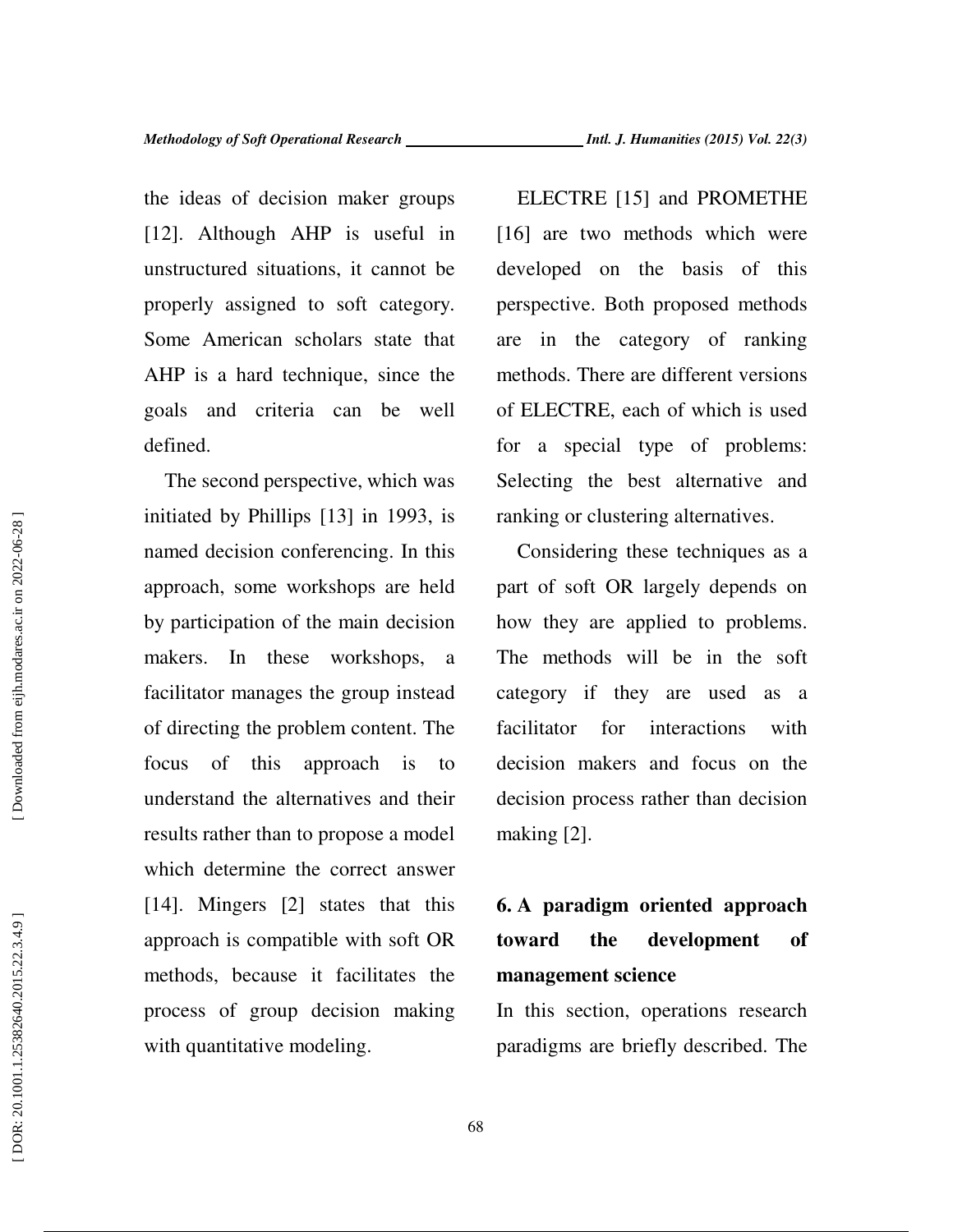detailed analysis of these paradigms reveal that the origin of hard OR is optimization and the origin of soft OR is interpretative/learning paradigm [17].

# **6-1.The optimization/normative paradigm (1940-1960) – problem solving methods**

Checkland [4] states that the emergence of hard system thinking is the result of system analysis and engineering analysis developments in the United States [18]. This paradigm is based on the assumption that a decision maker decides in a bounded rational manner and is able to select between alternatives with the complete knowledge about the problem. These methods are compatible with functionalism in social sciences. However, management science attempts to optimize the operations. Optimization paradigm and the development of problem solving methods are related to the classical OR techniques or hard approach.

The ontology of this paradigm emphasizes on the existence of systems as an objective reality. Systems as independent entities exist in the real world. According to this paradigm, management activities are rational processes of decision making. Also, the methodology of normative paradigm intends to provide the linkage between variables and identification of basic structures.

## **6-2. Interpretative/ Learning Paradigm (1970-1980), Situation- improving methodologies**

Since the methods in this paradigm attempt to investigate messy problems, Ackoff [19] named this paradigm "design perspective. Some of the methodologies associated with this paradigm are Soft Systems Methodologies (Checkland [20]),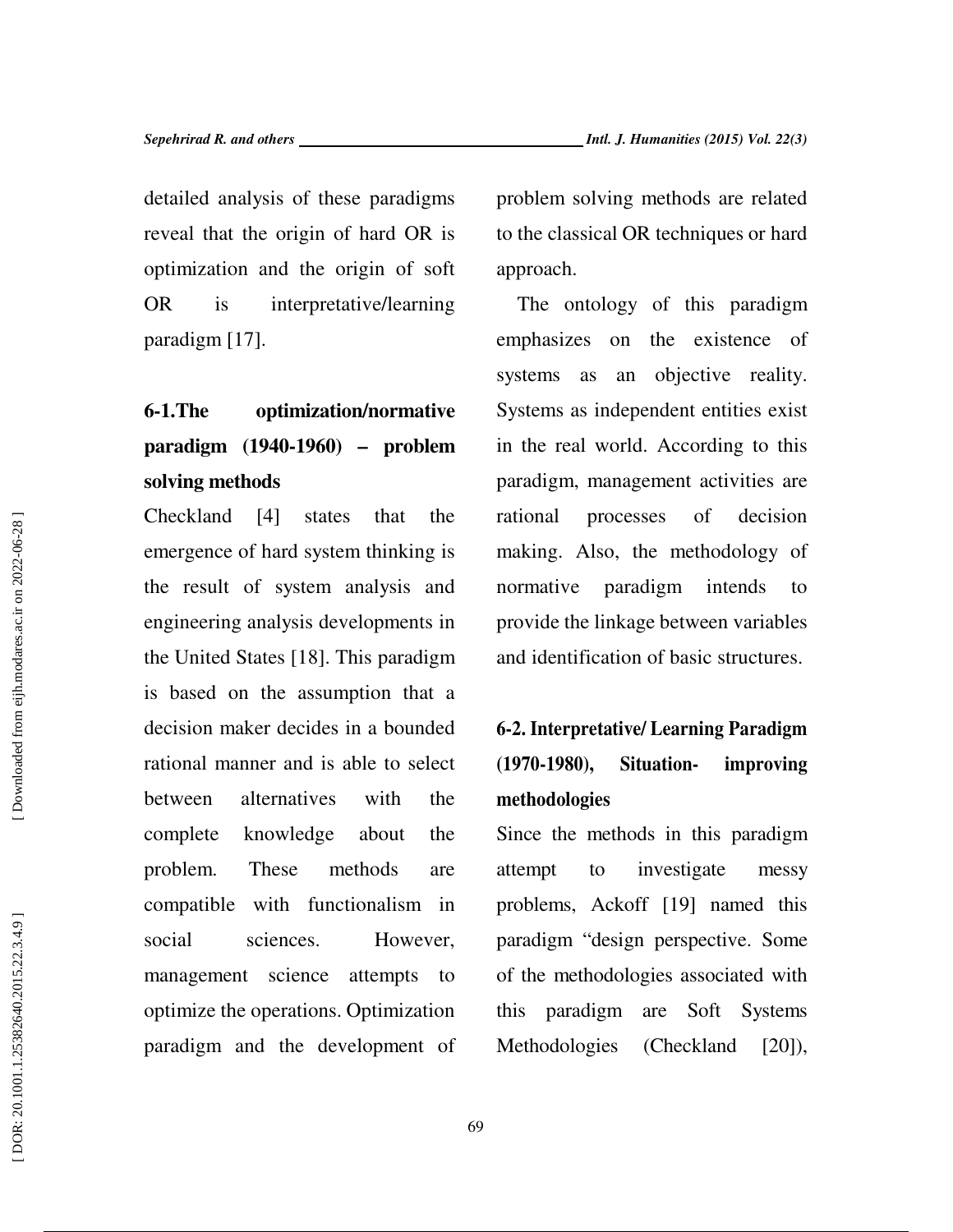Interactive Planning (Ackoff [?]), Strategic choice Approach (Friend [21]), Social Systems Design (Churchman) and Cognitive Mapping (Eden [22]). As it is clear, this paradigm encompasses a great number of soft OR methodologies.

American pundits of system thinking like Churchman and Ackoff greatly influenced the development of British methodologies. Among the introduced methodologies, those which have been well examined and validated are SSM, SODA and SCA, that are more commonly used in UK and the IP approach is the most similar method to American perspective [23]. Unlike the objective reality view in optimization paradigm, reality has a social structure in interpretative/learning perspective since it is formed through subjective understanding.

# **6-3. The critical paradigm (1980- 1990), intervention-empowering methodologies**

During the 1980s, a new set of methodologies was developed based on the critical system movement of British thinking. According to the philosophy of these methodologies, social systems are unequal. Therefore, system thinking should concentrate on the subject of inequality between participants. Empowering all participants is the main characteristic of this approach.

One decade later, a new debate in systems and operations research societies emerged, in which the application of more than one methodology or a combination of them was recommended. Franco and Lord [24] stated that due to the complex and multidimensional nature of problem in the real world, it is inevitable to use multi-methodologies in order to solve the problems.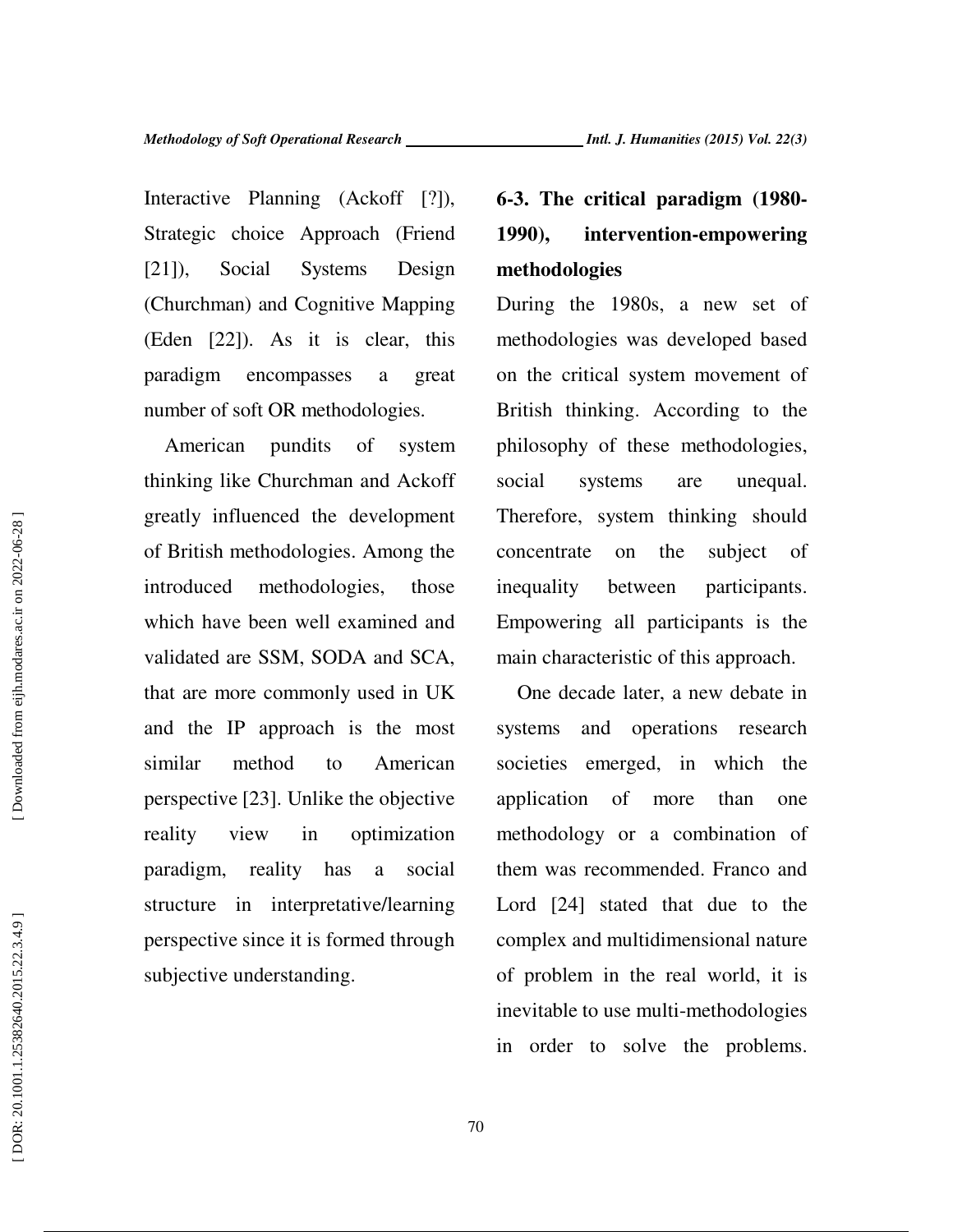Having recognized and investigated the strength and weakness of combining methodologies in different paradigms, practitioners and scholars realized that two developed multimethodologies perspectives can be represented:

- "The coherent pluralism" by Jackson
- "The critical pluralism" by Mingers

# **6-4. Postmodern approach in management science (2000-present), multi paradigm methodologies**

This paradigm is considered as a new development in management science and is based on the rational critique embedded in modernism. Moreover, this approach undermines the dominance and holistic nature of other paradigms. The attitude of this approach toward organization is compatible with carnival metaphor.

The main finding obtained from

investigating these paradigms in this paper reveals that the hard approach comes from optimization/normative approach. However, soft paradigm propagated in Europe is derived from the interpretative/learning paradigms.

## **7. Problem structuring methods (PSM)**

Well-structured problems are the ones that can be practically formulated based on the criteria, constraints and relations. This type of problems can be well defined by classical OR methods (hard approach). Yet, there are unstructured problems that have led to the creation of structuring methods. The characteristics of these problems are as following [25]:

- Multiple stakeholders,
- Multiple perspectives,
- Unclear and conflicting interests,
- Intangible factors,
	- Uncertainties.

Downloaded from eijh.modares.ac.ir on 2022-06-28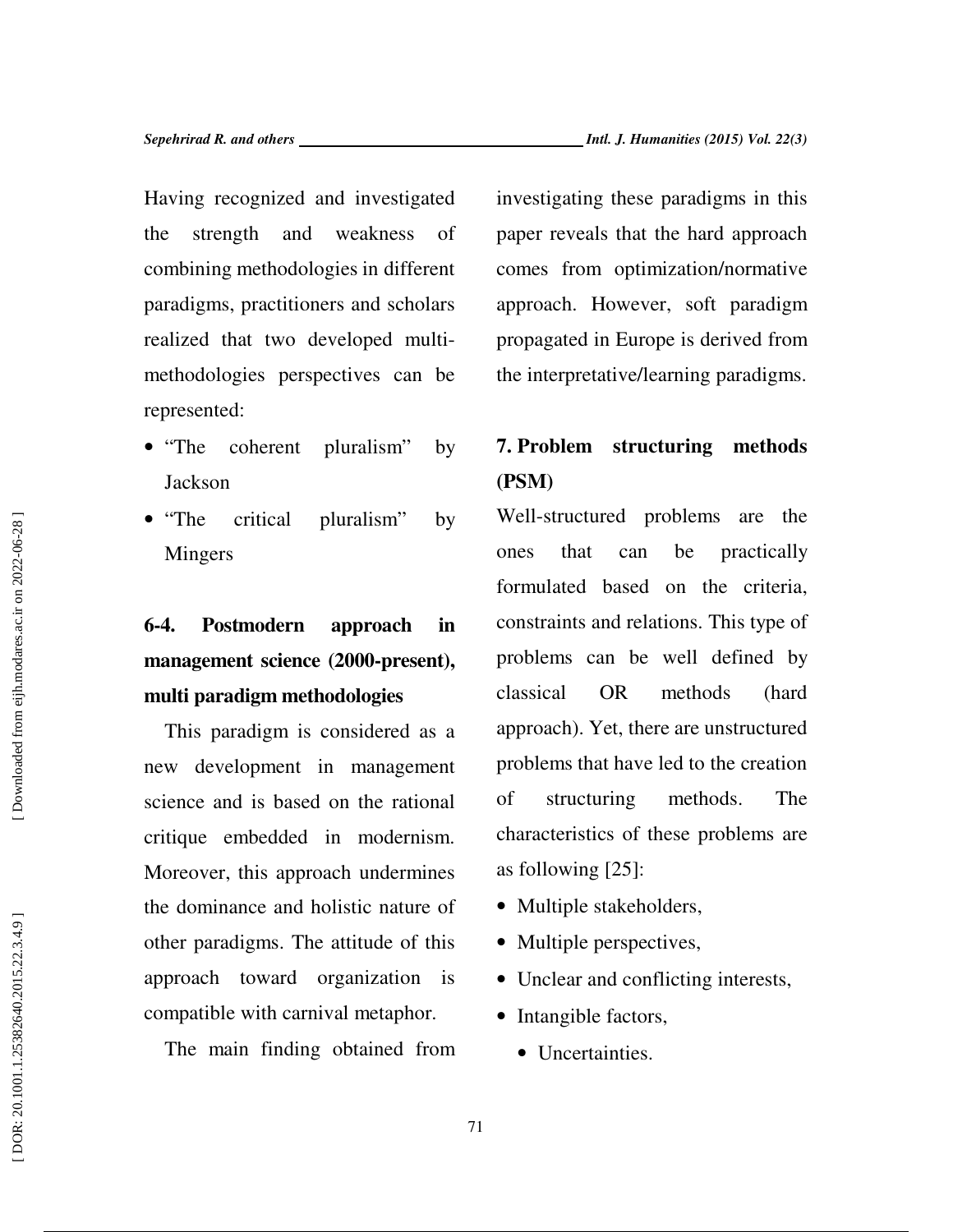It is emphasized that these problems are more "strategic", since they provide basics for wellstructured problems as a result of a problem structuring process [26]. So, it might be better to discuss different aspects of problems, rather than different types of problems. Problem structuring methods offer course to form a model to describe situations. Also, they can help participants and stakeholders to obviously clarify the situation. To do this, PSM should have the following characteristics [25]:

- Being able to provide a conjunction between alternatives,
- Being cognitively accessible for all participants with different education and knowledge,
- Operating iteratively: the problem reflects stages of debate among participants,
- Being able to address the partial improvements rather than

proposing a general solution which would imply to emerge from the stakeholders' interests.

As a result of the mentioned requirements, problem structuring methods use primary and simple mathematical and statistical tools, despite the fact that they seem complicated in conceptualization and interaction with the current decision making process. These methods can be well used in particular situations. Moreover, those methods that have been practically applicable commonly use the creative methods which have considered the environmental conditions. In the following, some of the popular methods are summarized:

## **7-1. Soft systems methodology (SSM)**

Peter Checkland, as the originator of this methodology, by applying some changes in the methodology of hard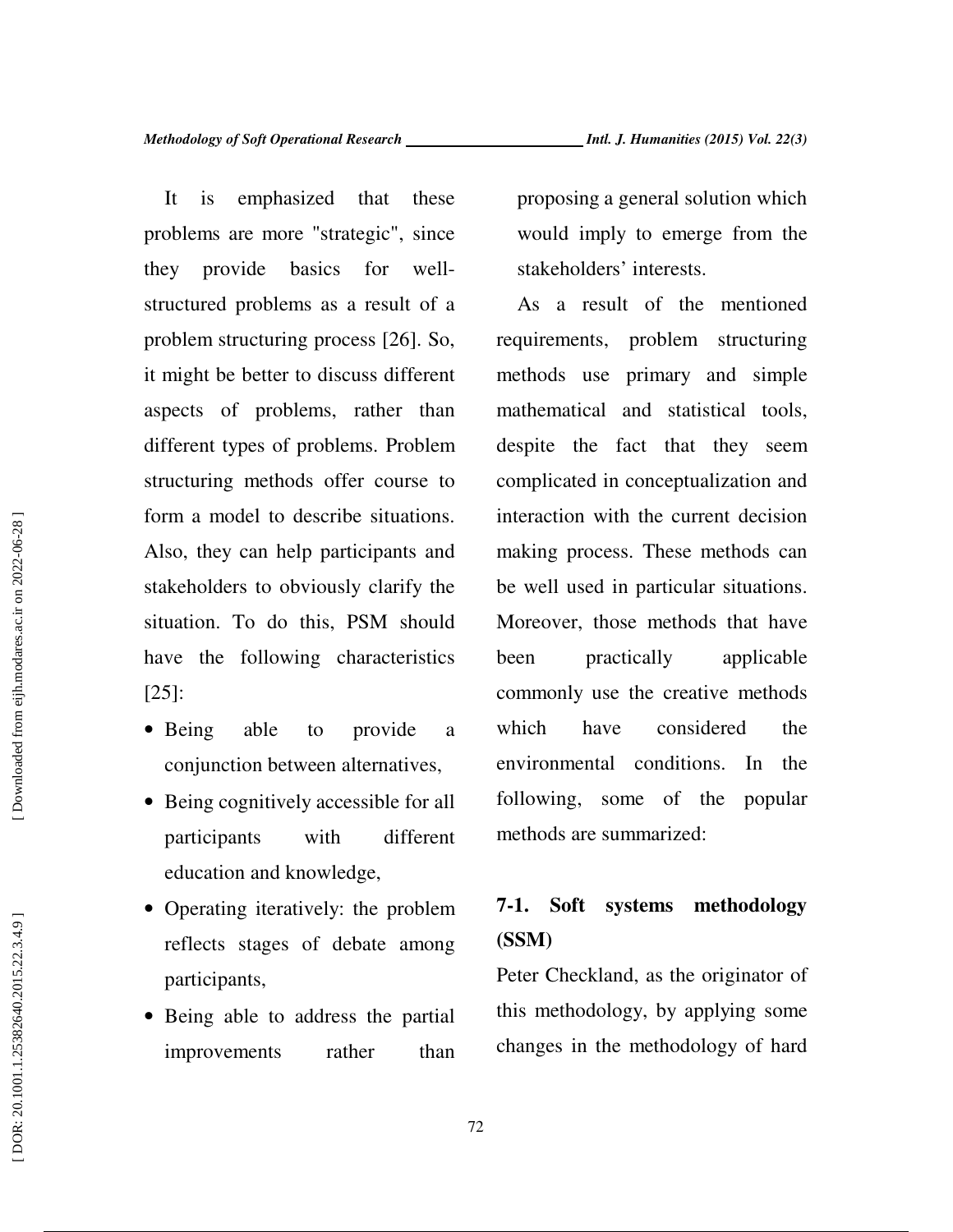systems engineering, provided a structure which was more compatible with the human mind [18]. The subjective roots of soft systems methodologies can be found in Churchman's works (particularly dialectical inquiry) and interpretative psychological issues in Vikers' works (particularly social processes). The steps of soft systems methodology can be briefly stated as the following:

- Explore as much as possible about the problem situation, particularly its background, nature, the dominant culture, and political authority.
- Create a systematic model of activities which clearly assures considering different perspectives and approaches associated with the situation. Propose the basic definition.
- Apply the model for questioning and exploring the situation through providing a debate between

stakeholders in the context of required and possible changes.

• Achieve an agreement on the changes in the situation (problem) in a way that different points of view can be emerged.

In summary, soft systems methodology is a general method for redesigning systems. In these systems, participants draw the ideal conceptual model from their own point of view and compare it with the current system. Thus, the desirable cultural and systematic changes can be addressed [5].

### **7-2. Cognitive mapping/SODA**

Colin Eden and Colleagues spent a lot of time to develop a strategic decision making method. They developed a method named cognitive mapping, which became a part of a general approach; SODA. Cognitive mapping can help to recognize the feeling of participants involved in a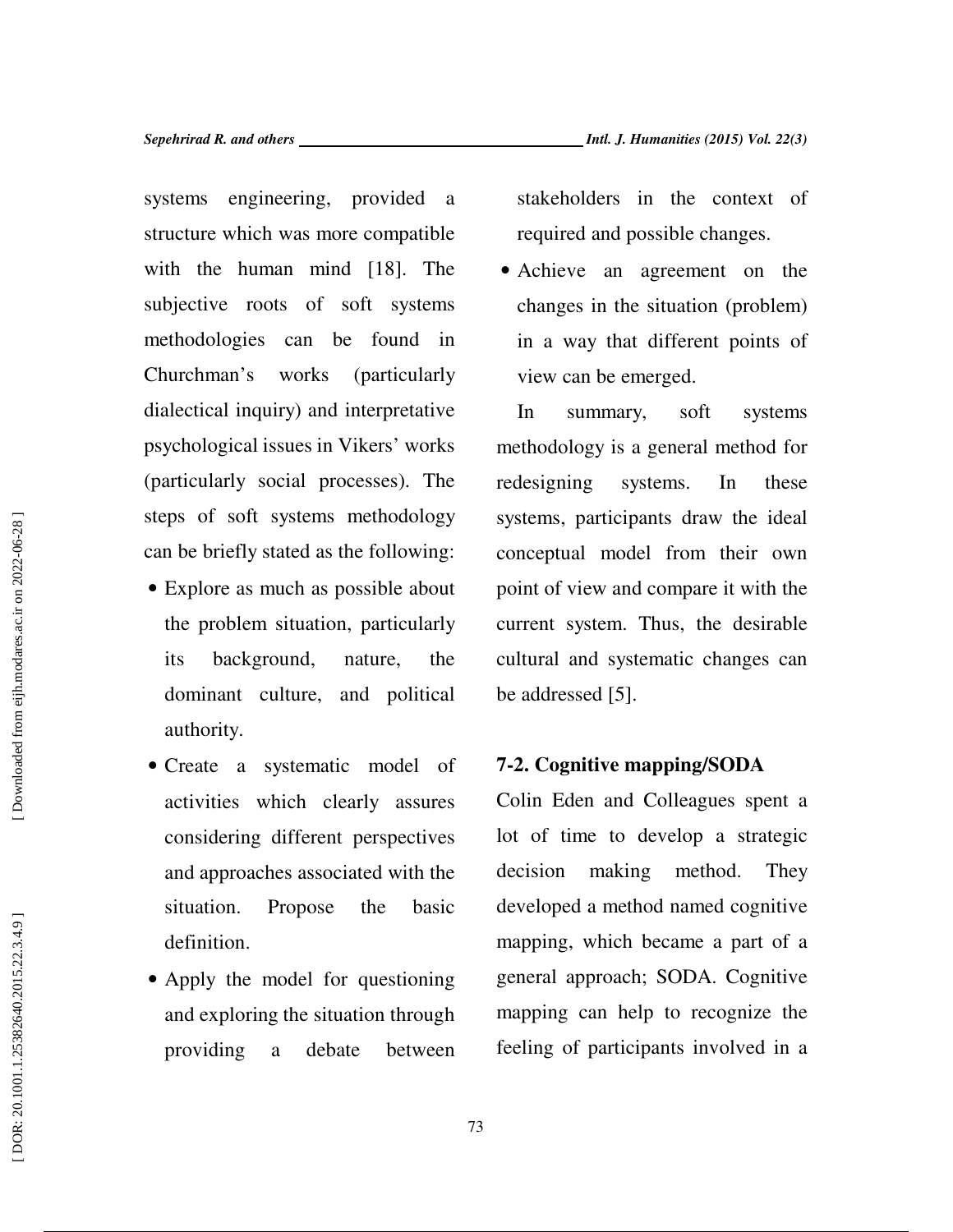situation. One of the reasons why the problem becomes messy and complex refers to peoples' different understandings and perceptions. This technique is based on the psychological theory of "personal construct". In fact, cognitive mapping represents the understanding of people toward the problem situation. Its bipolar construct denotes the existence of contrast between related concepts. The output of this technique is similar to casual loops, although cognitive mapping is obviously subjective and uses constructs rather than variables. Individual cognitive mapping is used as a tool of negotiation between participants in decision making process and consequently leads to the creation of an agreed group map. As it was mentioned, cognitive mapping is utilized as a key tool in a more comprehensive process of establishing strategy. The process is briefly summarized as follows:

- Applying cognitive mapping derived from individual interview in order to make organizational strategy more understandable in terms of strategic principles, goals and beliefs,
- Holding facilitated workshops, group discussion meetings and negotiations to gain agreement about group strategic maps and particularly developing decision support software,
- Monitoring strategy progress and organizational learning.

Strategic options development and analysis is a general method for addressing problems. This method uses cognitive mapping as a tool to determine participants' perspectives associated with problem situation. Synthetic cognitive mapping provides a framework for group discussion in which one person, as a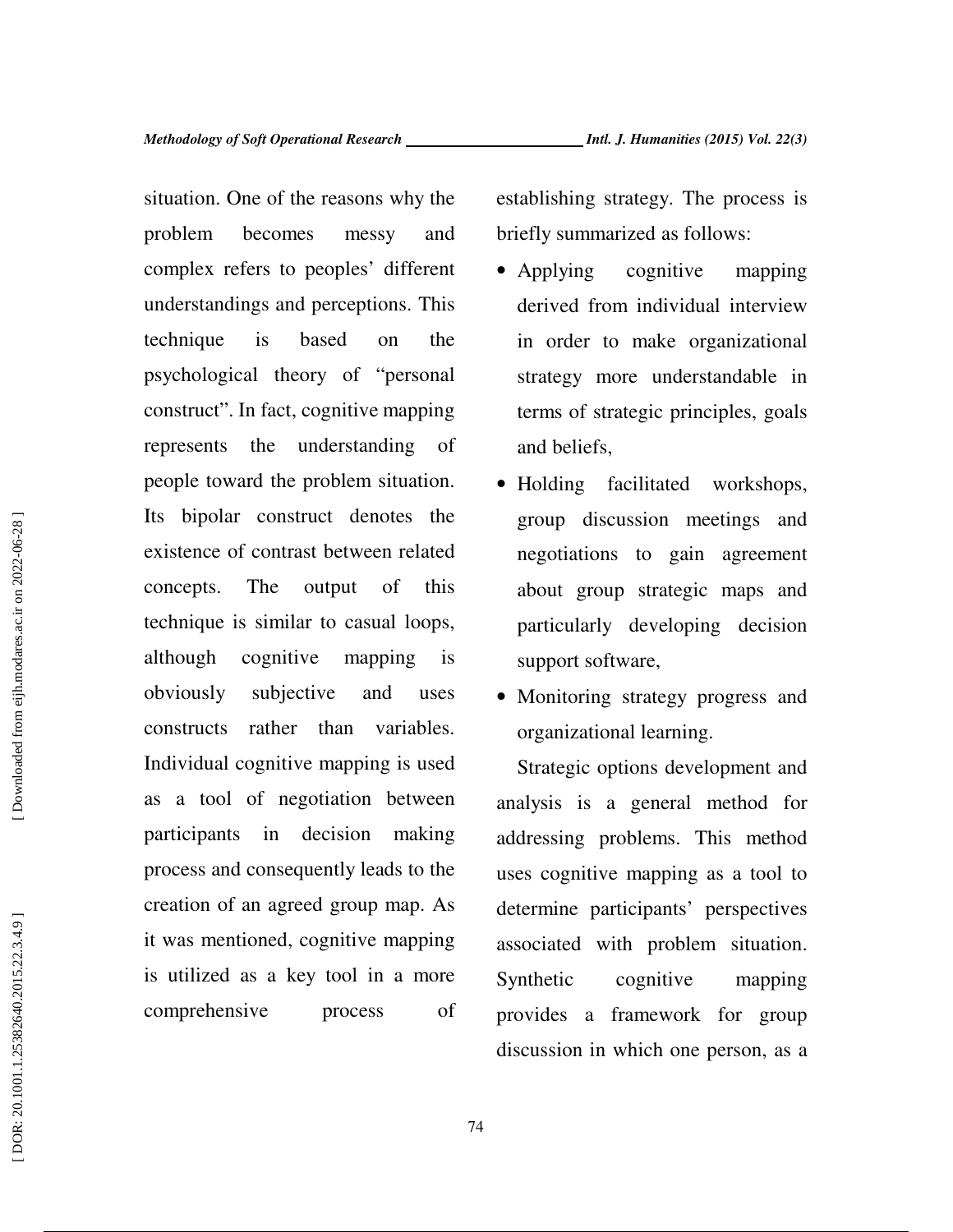facilitator, directs participants to gain consensus on a set of activities.

## **7-3. Strategic choice approach (SCA)**

In the 1960s, this approach was developed in terms of sociological perspective [21]. SCA as a soft version of system analysis, differentiates stakeholders and their attitudes, and considers uncertainties and lack of information. This approach consists of four following steps:

- Formation: initially, decision makers determine the decision areas in terms of their importance, priority and inter-relationships. The aim of this step is to determine the main pivots and project boundaries.
- Designation: The possible alternatives for all decision areas are discussed. Afterwards, the alternatives are examined in a

pairwise manner in order to find the mutual incompatible ones. This way, all possible combinations of alternatives are considered. In these stages, the uncertainties become apparent with regard to the decision making environment, political consideration and beliefs.

• Comparison: Considering participants' criteria, different decision plans are defined and compared. Consequently, a continuum of various qualitative and judgmental values proposed by the stakeholders is emerged. In this step, a pair-comparison among decision plans (using a comparative advantage grid) is required to determine the position of each advantage into the related dimension and its uncertainties level.

• Selection: Finally, selection is made based on stakeholders' consensus. In this step, the mentioned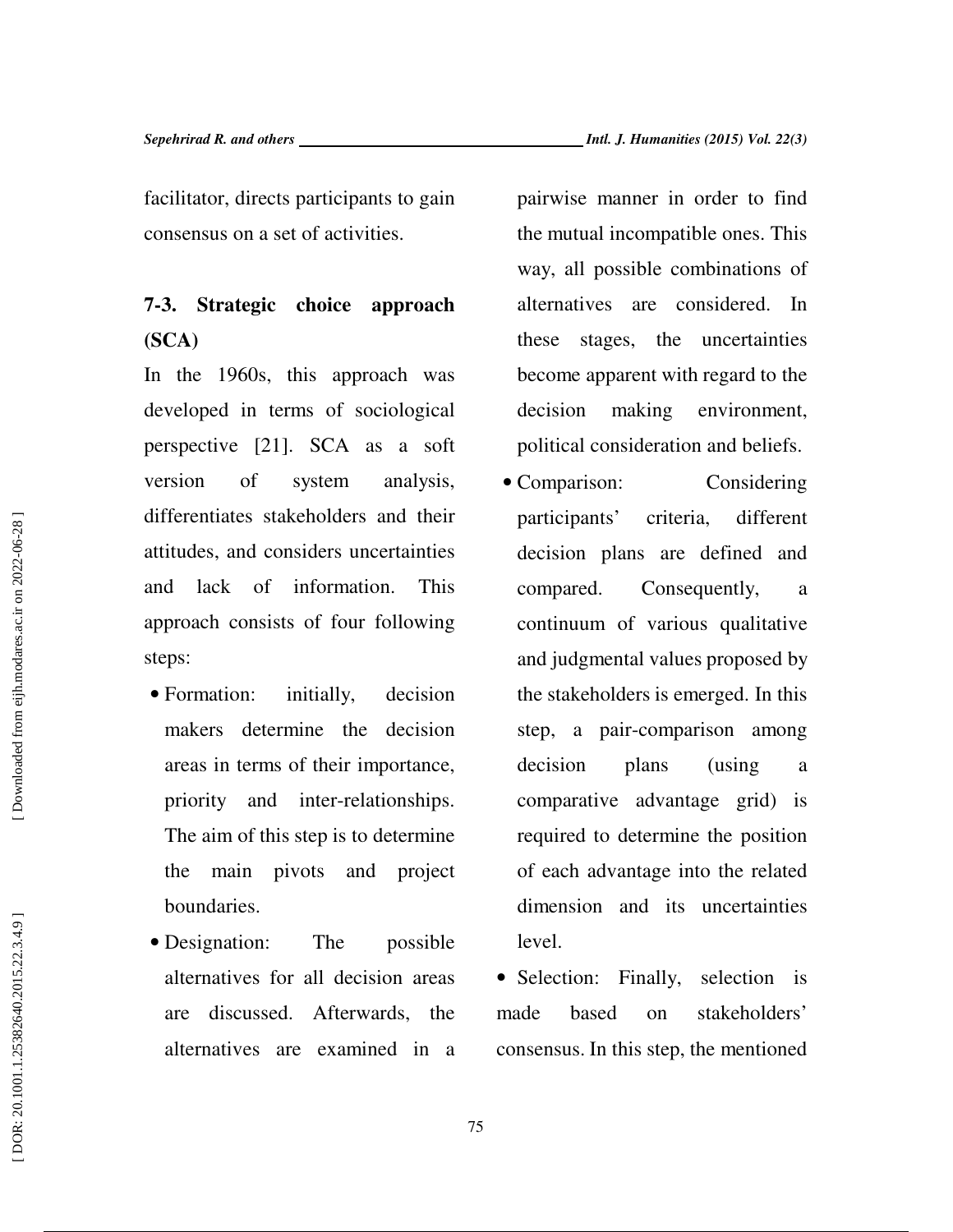uncertainties are well described. It is possible that some decisions are postponed in order to reduce the uncertainties.

This approach, as well as other explained methodologies, is a participative approach and is usually carried out through facilitating workshops and the engaging parties in decision making procedure. In all described methods and methodologies, experts of operations research practice as facilitators. Generally, it can be concluded that structuralizing problem methods are a part of soft operations research, which get help from stakeholders to analyze sophisticated problems [27]. Some other methods in soft operation research category are summarized in Table 1:

**Theoretical**  Method **Description** underpinning Churchman's dialectical approach and Habermas's critical theory Used to challenge the boundaries drawn up to circumscribe the focus of planning or design **Critical** systems heuristics (CSH) Game theory Soft game theory used in situations of competition and conflict Hypergames, metagames and drama theory Decision analysis and planning methodologies Used to decide on commitments now in the light of their robustness to uncertain futures Robustness analysis Used to assist

**Table 1-** other soft operation research method

| (Adapted from [2]) |  |
|--------------------|--|
|--------------------|--|

It is important to note that the hard techniques can be used in a soft form. In other word, it uses the model as a representation of attitudes

participants design a desirable future for their organization and bring it about

Interactive planning

Pragmatism and systems theory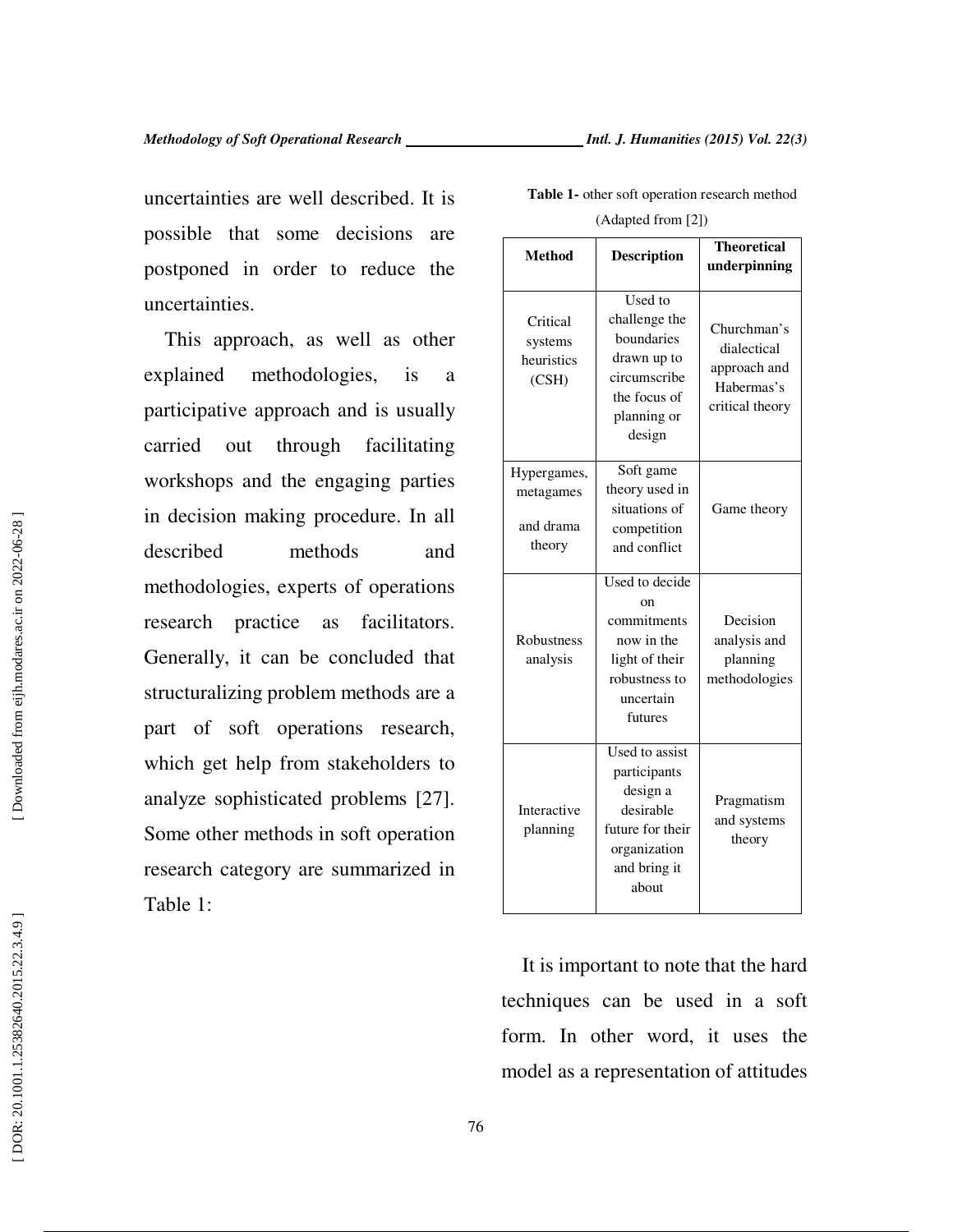or opinions and the people's perceptions toward reality rather than a representative abstraction model from reality [28]. Some examples in this context are qualitative approach of system dynamic [29], MCDA [30], the visible systems model and generally the mathematical models.

# **8. Operations research and operational research: comparing two pioneer countries (United States and United Kingdom):**

An investigating into different approaches toward OR in US and UK provides a deeper understanding from soft and hard OR. In order to analyze the differences in terms of the approaches in these two countries (as the most important countries in management science), it is better to start from the names assigned to this branch of management science in these

countries. In the US the term "operations research" is used, while in UK it is called "operational research". The differences in these two terms are not accidental. More accurate investigations reveal that the term "operations research" consists of two names, which emphasize on the action or the method of practice. The importance of what happens in reality (action or operations) in that this term reveals its ontological tendency. On the other hand, "operational research" is a combination of one noun (research) and an adjective (operational). "Operational", which means "using for operations", explicitly emphasizes the importance of process. This issue gives an epistemological tendency to the term. Grammatical investigation of proposed terms reveals that management science in UK follows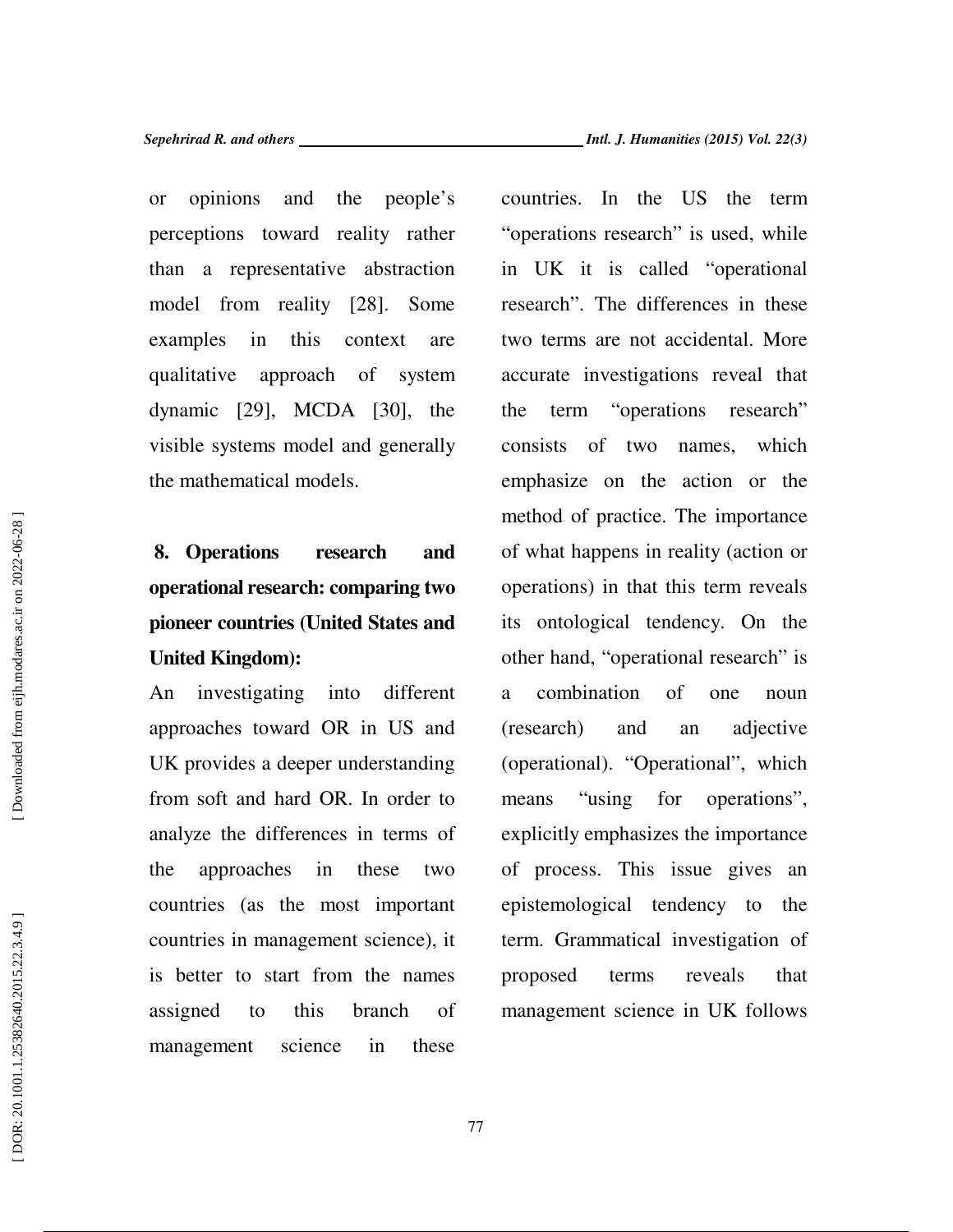a more systematic and interpretative approach [17].

Another way of investigating the differences is to search in the specialized journals of OR. Mingers [2] achieved interesting results by analyzing the keywords which reveal the soft approach toward OR in five reputable journals from the beginning of 2007. The keywords

were: methodology of soft systems, problem structuring (configuration), cognitive mapping, soft OR, strategic choice approach, critique systems, meta-games, hyper-games and dram theory. The findings of the research on the keywords are presented in Table 2. Table 2 must be inserted here.

**Table 2-** Numbers of occurrences of key-words in search of Web in reputable Journals in the US and UK (Adapted from [2])

| Key-word<br>search term       | Soft<br>systems<br>methodo<br>logy | Problem<br>structuring | Cognitive<br>mapping/<br><b>SODA</b> | Soft OR  | Strategic<br>choice<br>approach | Critical<br>systems | Drama<br>theory,<br>hypergames,<br>metagames |
|-------------------------------|------------------------------------|------------------------|--------------------------------------|----------|---------------------------------|---------------------|----------------------------------------------|
| <b>JORS</b>                   | 34                                 | 55                     | 13                                   | 98       |                                 | 18                  |                                              |
| <b>EJOR</b>                   |                                    | 11                     | h                                    | 30       |                                 |                     |                                              |
| Interfaces                    |                                    |                        |                                      |          |                                 |                     |                                              |
| <b>Operations</b><br>research |                                    | 0                      |                                      | $\Omega$ |                                 |                     |                                              |
| Management<br>science         |                                    |                        |                                      | $\Omega$ |                                 |                     |                                              |

JORS and EJOR are British journals. However, the other mentioned journals are American. According to this table, American journals are not interested in publishing papers with soft OR approach.

One of the reasons why soft OR could not attract attention is the common belief that it is not real, while problems are not completely explicit and clear. Problems always stem from the results of decisions and experts' judgments. Minger states that OR is soft per se and is only possible when it is structured and formulated [5].

Another reason refers to the American approach to operations research. In this perspective, soft OR is not considered in the area of operations research. In fact, in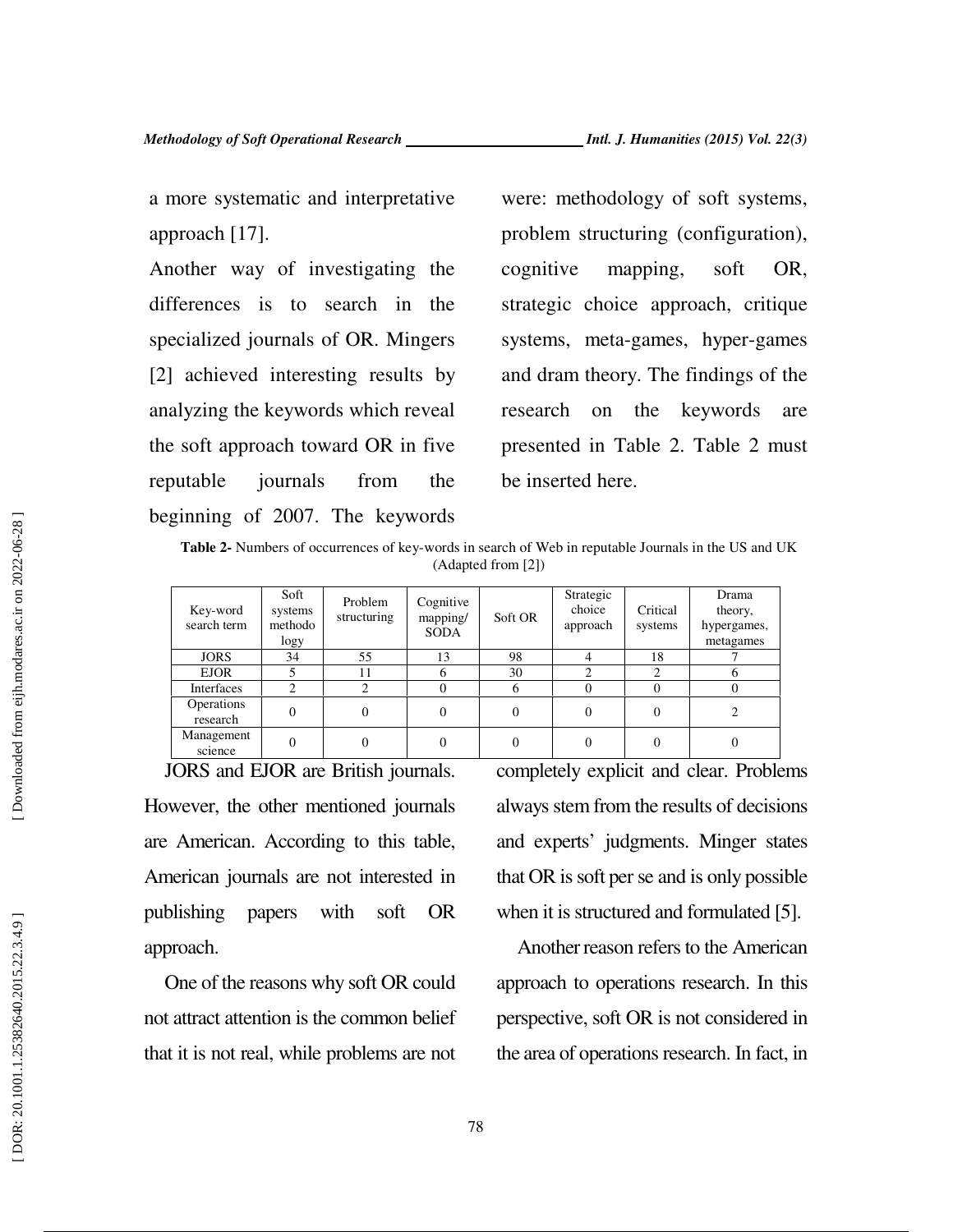*Sepehrirad R. and others Intl. J. Humanities (2015) Vol. 22(3)* 

the US, soft OR is taught in some departments other than OR department. Moreover, the background of a great number of these techniques is related to psychology and sociology. This shows that plenty of American universities in different fields consider soft OR important and publish their studies on reputable journals (except for operations research journals) such as MIS Quarterly or An Strategic Management Journal. The question which remains to be answered is that if these individuals consider soft OR valuable, why American OR journals don't think as such?

On the other hand, one can take a historical look at the process of the formation of OR: during 1970s, operations research, especially in the US, became extensively theorized and tended toward math. This tendency separated this field from practical issues in the real world. Interestingly, Ackoff and Churchman in the 1960s, gave this phenomenon an advance notice, criticized it and published their views in operations research and management science journals. But after 1960s, when the crisis of operations research deepened, their papers were solely published in European soft OR journals. Kirby [31] analyzed this period and discussed that the US did not follow UK's lead for complex cultural and economic reasons. The explanation of these feedback loops and general schematic of this map is presented below:

Loop 1, publications: when a journal becomes popular in a specific field, it attracts more articles in that field. Due to the lack of previous publications about soft OR, the number of submission decreased.

Loop 2, editorial policies: selecting articles is influenced by the editorial policies. This decreases the number of submitted articles in soft OR. The policies of editorial, in turn, are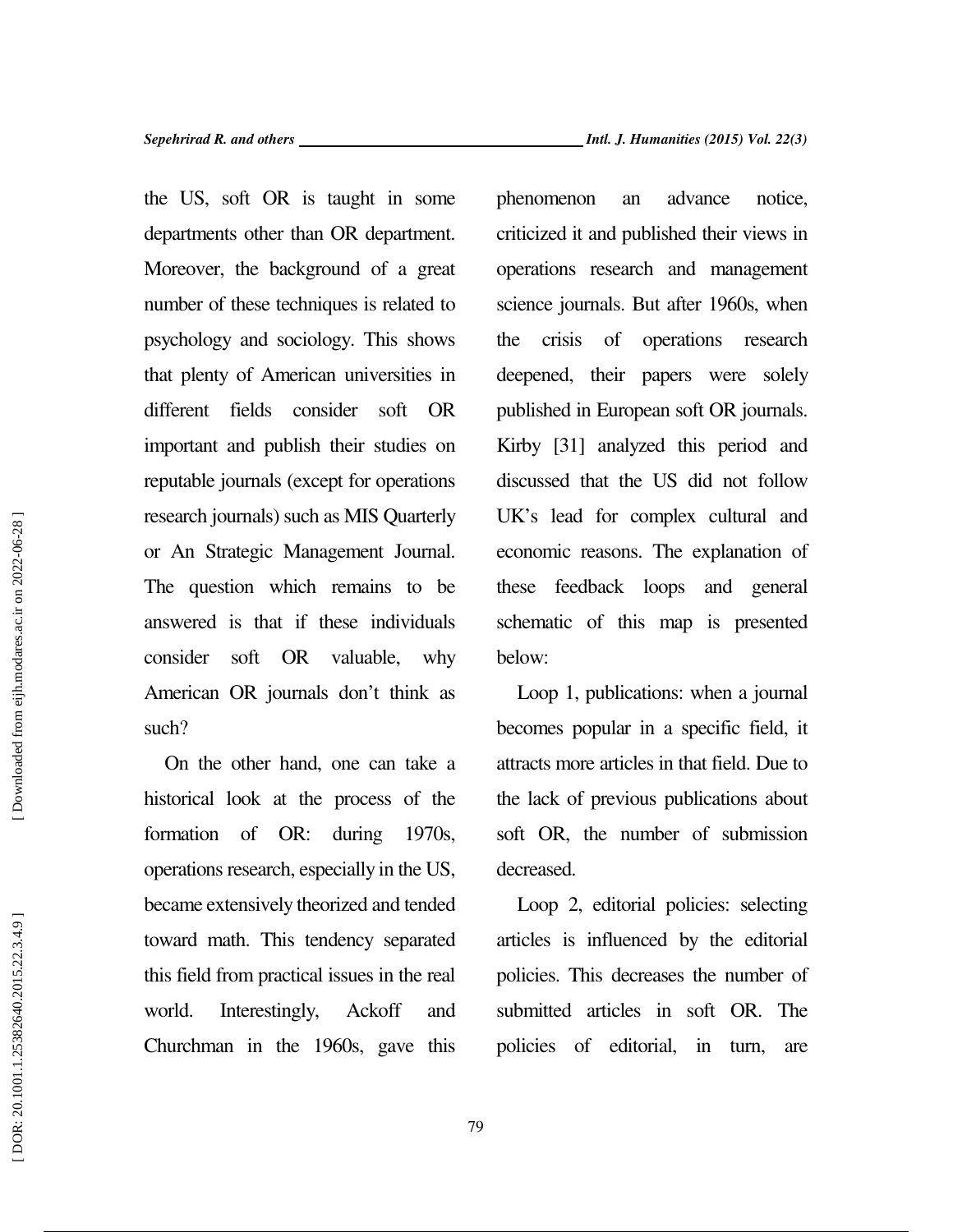influenced by the approach that soft OR is not operations research and this leads to a decrease in soft OR articles in reputable journals.

Loop 3, soft OR unfamiliarity: one of the reasons that submissions of these papers are low is that soft OR is unknown in the US.

Loop 4: validity: soft OR, due to the low number of published papers and inappropriate perspectives has shaky validity.Loop 5: Promotion: lack of articles in soft OR and its little validity in the US, has led to an inhibitive rather than supportive view.

Loop 6: Success in practice: Soft OR has been successful in practice. But due to the editorial policies and the low number of articles about the application of these methods, they have been unknown .



**9. Conclusion**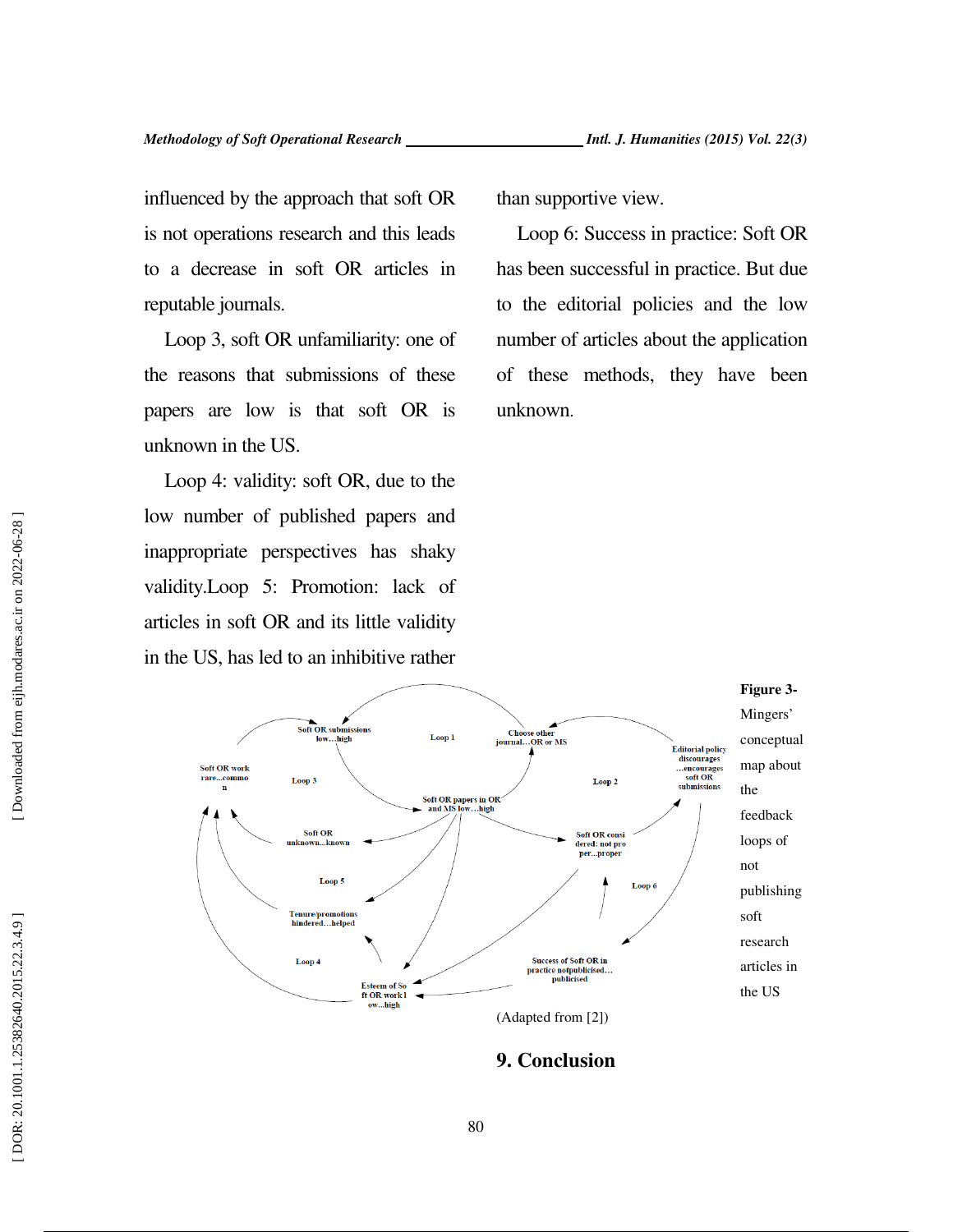The aim of this article is to investigate the origins and current position of the methods which are considered fairly uncommon in OR. In the last forty years, a plethora of methods was devised to vanquish the complexity of ill-structured problems that regular conventional math-based techniques were incapable of solving. These techniques are called soft OR. Mingers [2] presented a host of evidence on the scientific and practical achievements of soft OR and concluded that these methods are mature enough.

The reason these techniques are uncommon, however, can be sought in their confinement in Britain (as the birthplace of a plethora of soft OR techniques) and similar countries. It is discussed in this article that to what extent some techniques can belong to the soft OR approach; the response would be that a lot of apparently hard techniques – especially in the field of multicriteria decision analysis – can be classified as the techniques of soft OR, provided that they are used according to the principles of soft operational research. However, a large proportion of soft techniques of OR are problem structuring methods; some of them are decision support, which use the stakeholders to compromise on the problem and make them committed to the future actions. These methods are generally exploited to recognize and clarify the inner- or inter-organization issues [32].

Moreover, paradigmatically considering, one can recognize that a change in the system movement led to a change in management systems; through a paradigm shift from optimization to learning and then to critique – which seriously questions the first two mentioned paradigms – OR techniques varied from the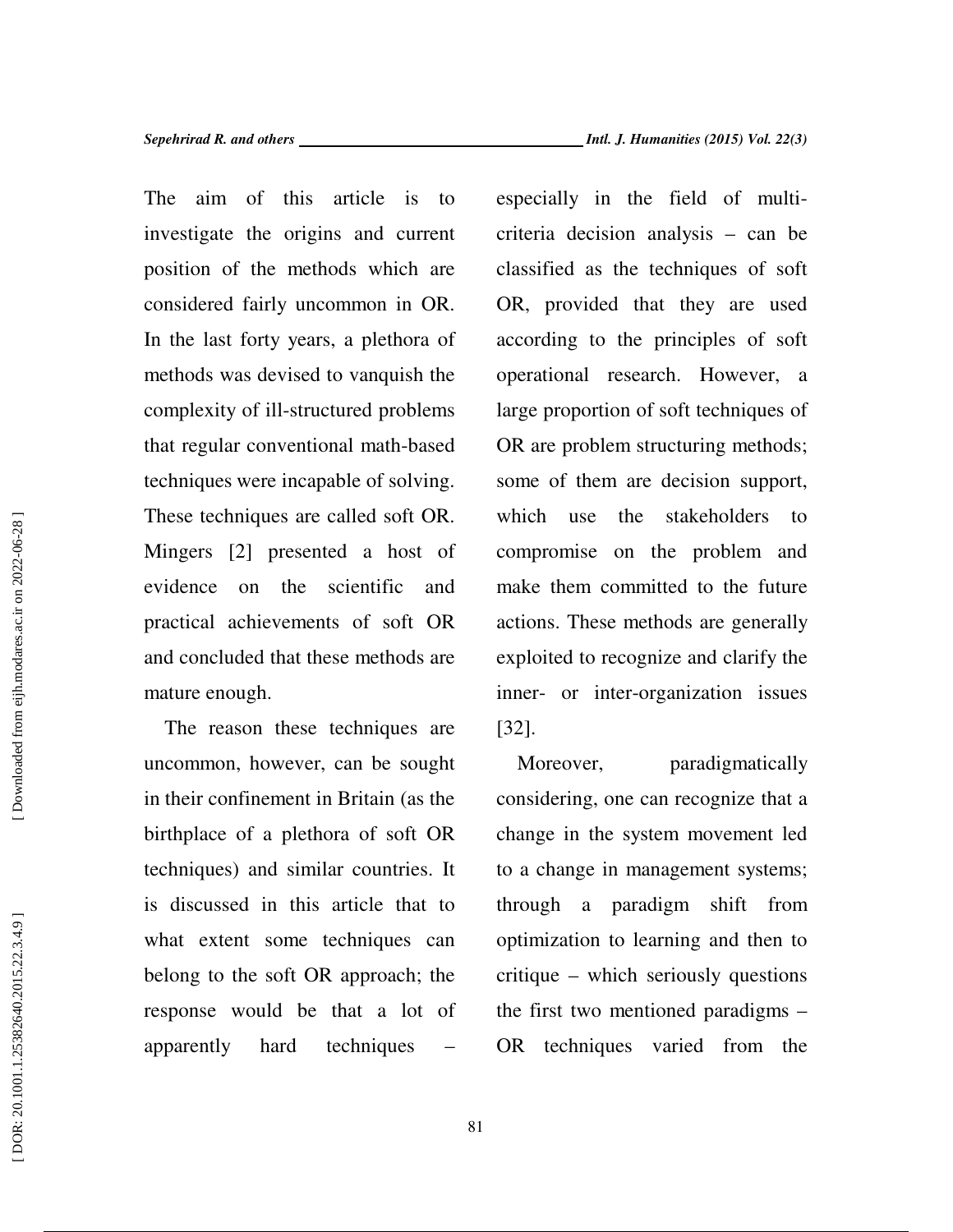problem-solution to situationoptimization and eventually to synthetic and pluralistic ones [33].

The reasons for the less-thanexpected deployment of soft research methods in the US were discussed in the last part of the paper. These methods are neither published in important journals nor taught in the country's OR/MS courses. Mingers [2] claims that lack of attention to research on soft OR in the US – regarding the crucial role this country has in the development of management science and its pioneer OR and MS journals– is unfortunate for OR development.

Apparently, the pragmatism embedded in British culture led to the birth of soft methods in this country. It is essential to notice the fact that the two approaches of hard and soft are complementary: soft methods have a more important role in identifying, defining, and solving the

right problem, whereas hard methods are more important in rightly solving (Optimized solution) the problem [5]. In conclusion, it is worth mentioning that soft methods are used in the primary phases of solving the problem (identifying the problem) and hard methods are exploited in the final phases (solving the problem).

#### **Refrences**

- [1] Ackoff, R., The future of operational research is past. Journal of the Operational Research Society, 1979. 30: p. 93-104.
- [2] Mingers, J., Soft OR comes of age but not everywhere! Omega, 2011. 39: p. 729–741.
- [3] Muller-Merbach, H., Five notions of OR/MS problems. Omega, 2011. 39: p.  $1-2.$
- [1] Checkland, P., Systems thinking, systems practice. 1999, chichester: Wiley.
- [2] Reisman, A. and M. Oral, Soft Systems Methodology: A Context Within a 50- Year Retrospective of OR/MS. Interfaces, 2005. 35(2): p. 164–178.
- [3] Rosenhead, J. and J. Mingers, A new

DOR: 20.1001.1.25382640.2015.22.3.4.9

82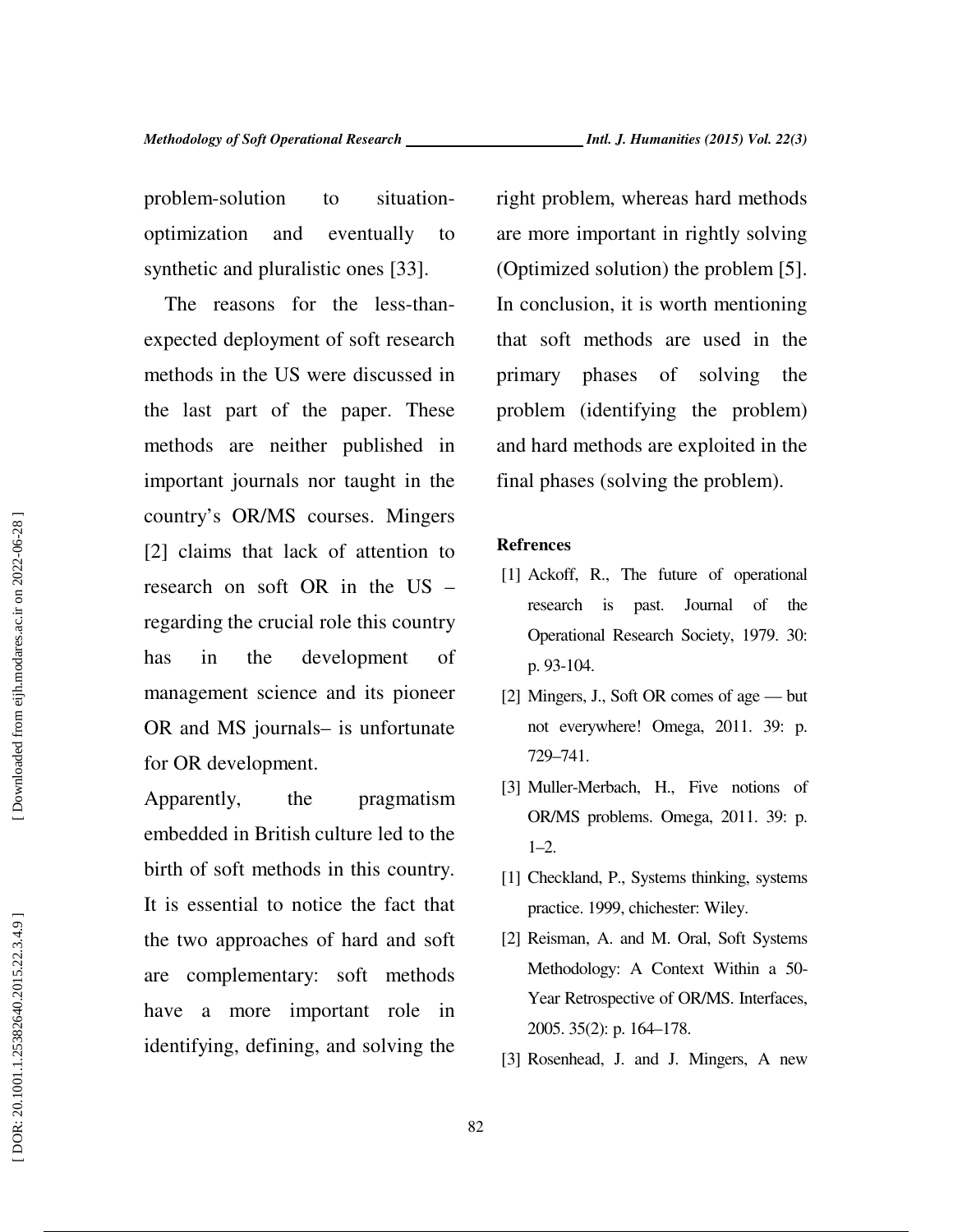paradigm of analysis, in Rational analysis for a problematic world revisited. 2001, Wiley: Chichester. p. 1-19.

- [4] Rosenhead, J., What's the problem? An introduction to problem structuring methods. Interfaces, 1996. 26: p. 117-131.
- [5] Rittel, H. and M. Webber, Dilemmas in a general theory of planning. Policy sciences, 1973. 4: p. 155-169.
- [6] Ravetz, G., Scientific knowledge and its social problems. Oxford: Oxford University Press, 1971.
- [7] Checkland, P., The origins and nature of 'hard' systems thinking. Journal of Applied Systems Analysis, 1978. 5: p. 99- 110.
- [8] Forman, E. and S. Gass, The analytic hierarchy process—an exposition. Operations Research, 2001. 49: p. 469- 486.
- [9] Vargas, L., An overview of the analytic hierarchy process and its applications. European Journal of Operational Research, 1990. 48: p. 2-8.
- [10] Phillips, L. and M. Phillips, Facilitated work groups: theory and practice. Journal of the Operational Research Society, 1993. 44: p. 533-549.
- [11] Mustajoki, J., R. Hamalainen, and K. Sinkko, Interactive computer support in

decision conferencing: two cases on offsite nuclear emergency managent. Decision Support Systems, 2007. 42: p. 2247-2260.

- [12] Roy, B. and V. Mousseau, A theoretical analysis of the notion of the relative importance of criteria. Journal of Multi-Criteria Decision Analysis, 1996. 5: p. 145-149.
- [13] Behzadian, M., et al., PROMETHEE: a comprehensive literature review on methodologies and applications. European Journal of Operational Research, 2010. 200: p. 198-215.
- [14] Paucar-Caceres, A., Mapping the changes in management science: A review of `soft' OR/MS articles published in Omega (1973–2008). Omega, 2010. 38: p. 46-56.
- [15] Mingers, J., An idea ahead of its time: the history and development of soft systems methodology. Systemic Practice and Action Research, 2000. 13: p. 733-756.
- [16] Ackoff, R., The art and science of mess management, in Managing change. 1993, Paul Chapman Publishing: London.
- [17] Checkland, P. and J. Scholes, Soft systems meyhodology in action. 1990, Chichester: Wiley.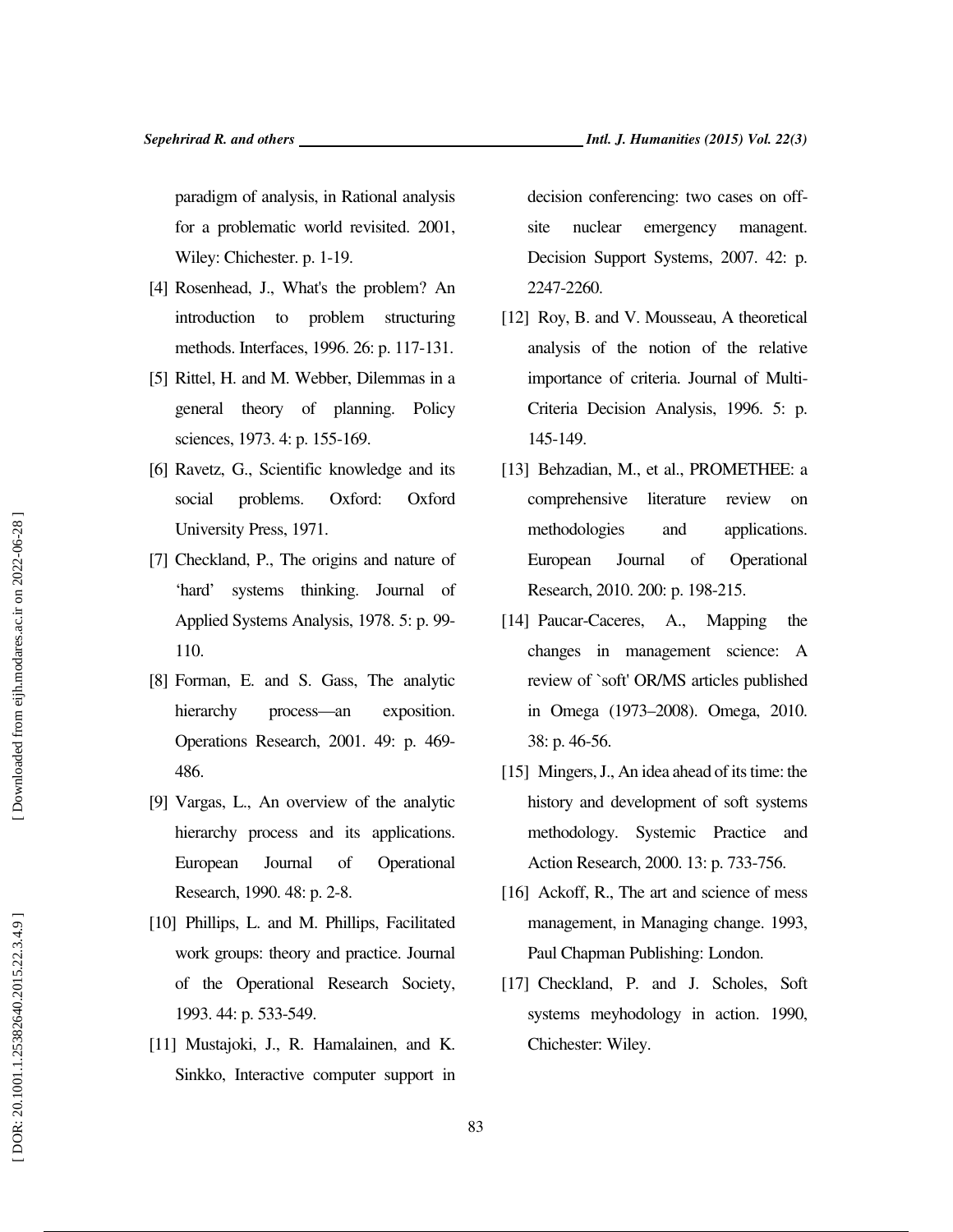- [18] Friend, J., methodologies and strategic decision support. Journal of the Operational Research Society, 2006. 57: p. 772-775.
- [19] Eden, C., Cognitive mapping. European Journal of Operational Research, 1988. 36: p. 1-13.
- [20] Rosenhead, S. and S. Mingers, SODA—the principles in rational analysis for a problematic world-revisited. 2001, New York: Wiley.
- [21] Franco, L.A. and E. Lord, Understanding multi-methodology: Evaluating the perceived impact of mixing methods for group budgetary decisions. Omega, 2011. 39: p. 362-372.
- [22] Mingers, J. and J. Rosenhead, Problem structuring methods in action. European Journal of Operational Research, 2004. 152: p. 530–554.
- [23] Mingers, J. and J. Brocklesby, Multimethodology: Towards a framework for mixing methodologies. Omega, 1997. 25(5): p. 489-509.
- [24] Franco, L.A., Problem structuring methods as intervention tools: Reflections from their use with multi-organisational teams. Omega, 2009. 37: p. 193-203.
- [25] Pidd, M., Just modeling through: a rough guide to modeling. Interfaces,

1999. 29: p. 118-132.

- [26] Powell, J. and R. Coyle, Identifying strategic action in highly politicized contexts using agent-based qualitative system dynamics. Journal of the Operational Research Society, 2005. 56: p. 787-798.
- [27] Mendoza, G.A. and H. Martins, Multicriteria decision analysis in natural resource management: A critical review of methods and new modelling paradigms. Forest Ecology and Management, 2006. 230: p. 1–22.
- [28] Kirby, M.W., Paradigm Change in Operations Research: Thirty Years of Debate. Operations Research, 2007. 55(1): p. 1-13.
- [29] Franco, L.A., M. Cushman, and J. Rosenhead, Project review and learning in the construction industry: Embedding a problem structuring method within a partnership context. European Journal of Operational Research, 2004. 152: p. 586– 601.
- [30]Paucar-caceres, A., Operational research, systems thinking and development of management sciences methodologies in US and UK. Scientific Inquiry, 2008. 9: p. 3-18.